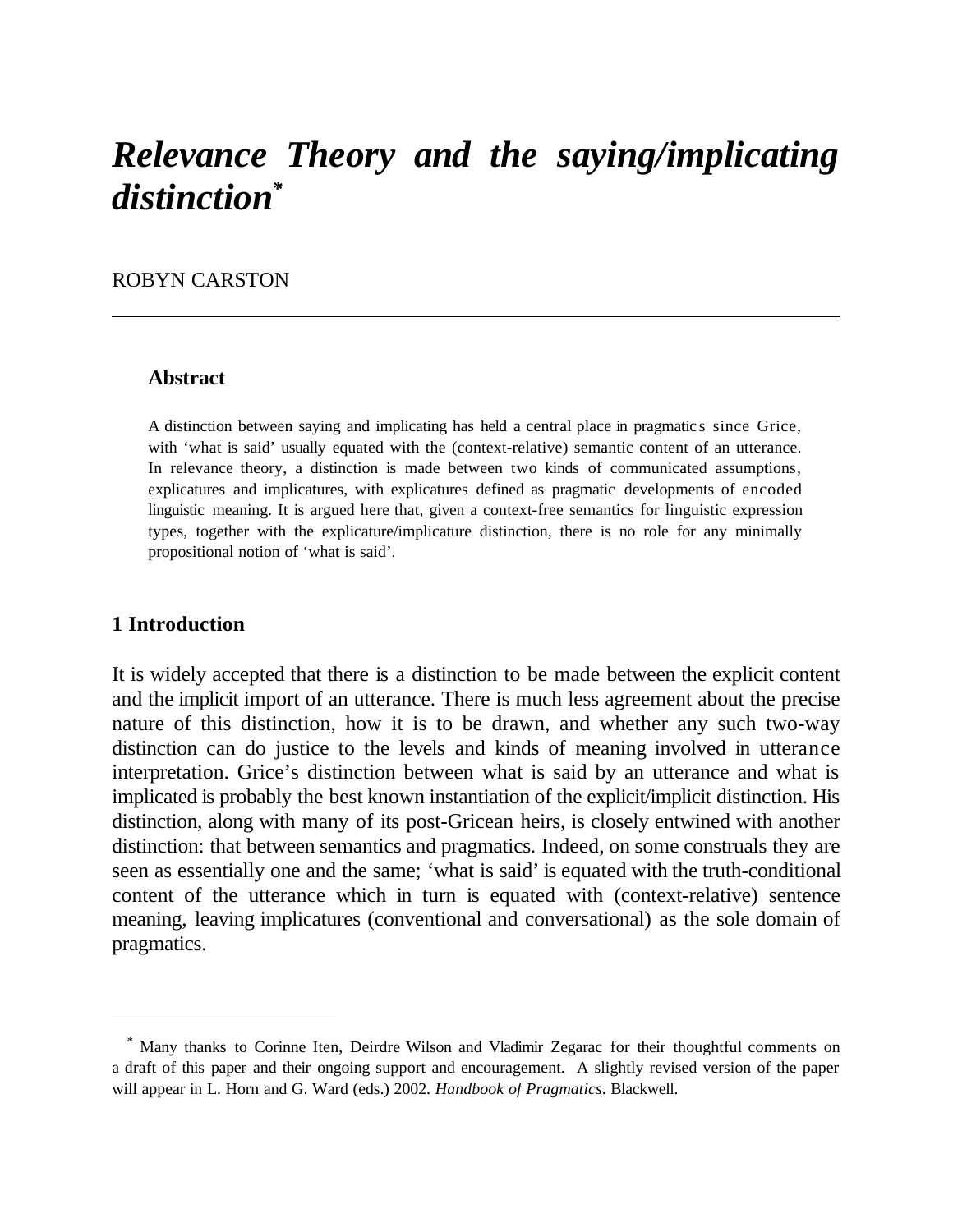This is emphatically not how the explicit/implicit distinction is drawn within the relevance-theoretic account of utterance understanding, a basic difference being that pragmatic processes play an essentialrole on both sides of the distinction. The relevancetheoretic account is rooted in a view of human cognitive architecture according to which linguistic semantics is the output of a modular linguistic decoding system and serves as input to a pragmatic processor. This 'semantic' representation (or logical form) is typically not fully propositional, so does not have a determinate truth condition, but consists of an incomplete conceptual representation which functions as a schema or template for the pragmatic construction of propositional forms. The pragmatic system is in the business of inferring the intended interpretation (or 'what has been communicated'); this is a set of propositional conceptual representations, some of which are developments of the linguistically provided template and others of which are not. The former are called 'explicatures', the latter 'implicatures'; this is the explicit/implicit distinction made within relevance theory and it plainly does not coincide with the distinction between linguistically decoded meaning ('semantics') and pragmatically inferred meaning.

The title of this paper notwithstanding, the terms 'saying' and 'what is said' do not feature in relevance theory, and the territory covered by the concept of explicature is significantly different from that of Grice's notion of 'what is said' and other semantically oriented notions of saying. Necessarily, these differences entail correspondingdifferences in those aspects of utterance meaning that are taken to fall under the concept of implicature in the two frameworks. Some of what are taken to be conversational implicatures on Gricean accounts, specifically certain cases of 'generalized' conversational implicatures, turn out to be pragmatic aspects of explicature.<sup>1</sup>

The structure of the paper is as follows. After a brief general discussion of the relevance-theoretic distinction between explicature and implicature, I look at some of the different ways in which pragmatic inference may contribute to explicated assumptions (explicatures), at the conception of implicated assumptions (implicatures) that follows

 $<sup>1</sup>$  I leave aside here any discussion of the Gricean notion of 'conventional implicature', a category which</sup> simply does not arise within Relevance theory and which is currently seen, across various pragmatic frameworks, to be in need of radical reworking. For instance, relevance theorists have reanalysed most of the linguistic devices allegedly generating conventional implicatures as encoding procedural constraints on the inferential processes involved in deriving conversational implicatures (see, for instance, Blakemore (1987), (2000), (forthcoming), and Iten (2000)) . Bach (1999), on the other hand, sees certain of these devices as contributing to 'what is said', where this is construed as an entirely semantic notion (see discussion of his concept of 'what is said' in section 7 of this paper). Note that, on both of these very different accounts, the phenomenon at issue is treated as falling on the semantic side of a semantics/pragmatics distinction.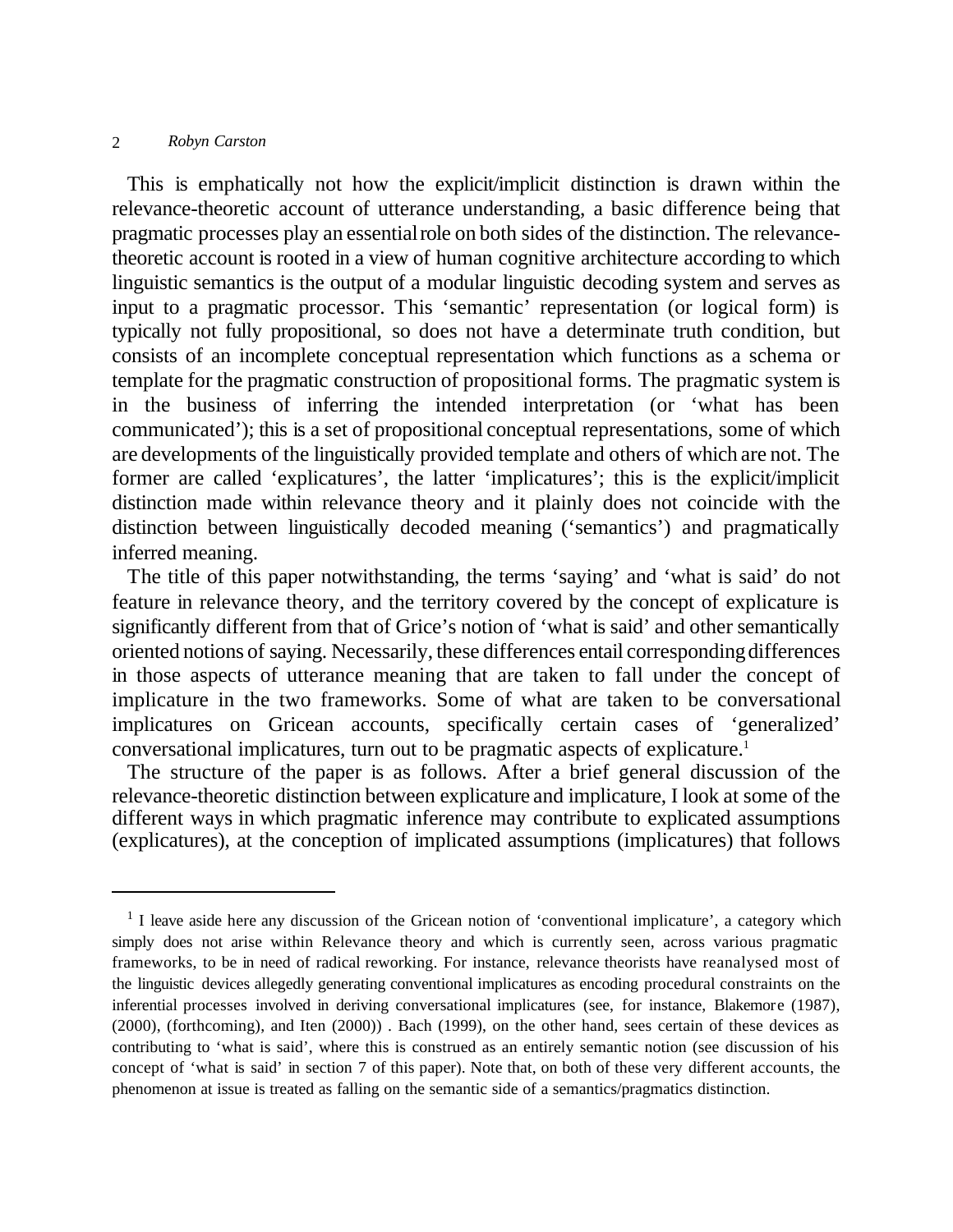from this, and at the nature of the relevance-driven processes of inferring these assumptions. The consequence mentioned above, that certain Gricean implicatures are reanalysed as explicatures, is considered in section 6. Lastly, I compare the explicature/implicature distinction with some of the other ways of construing an explicit/implicit distinction, most of which are geared towards preserving a conception of 'what is said' which is as close as possible to the semantics of the linguistic expression used.

## **2 Decoding/inferring and the explicature/implicature distinction**

There are two distinctions which are central to the relevance-based account of utterance understanding. The first is the distinction between linguistically decoded meaning and pragmatically inferred meaning. This can be viewed as a semantics/pragmatics distinction though it is plainly not the only way, nor the most common way, of making such a distinction (for surveys of different ways of drawing the semantics/pragmatics distinction, see Bach (1997) and Carston (1999)). Here 'semantics' is a mapping between elements of linguistic form and certain kinds of cognitive information,rather than between linguistic expressions and truth conditions or real world referents. It is type- rather than tokenbased in that it is context-free and invariant, entirely determined by principles and rules internal to the linguistic system. The 'semantic' representation so generated provides input to the pragmatic processor which is triggered by ostensive stimuli generally, that is, stimuli that are construed as indicating a communicative intention on the part of the agent who produced them. This system has wide access to extra-linguistic 'contextual' information, including information gained from any perceptual inlet and from memory stores of various sorts. While the linguistic processor, or parser, employs a code (a natural language), the pragmatic processor does not. It is said to be 'inferential' in that its deliverances (the set of assumptions that are derived as those communicated) are not determined by fixed rules, but merely guided and constrained by a single comprehension strategy (the relevance-theoretic procedure, as discussed in Wilson & Sperber (2000)), so its output in any given instance is dependent on such variable factors as the different degrees of accessibility of candidate interpretations.<sup>2</sup>

 $2$  The term 'inference' is used in a range of different ways within cognitive science. For instance, both Marr (1982) and Fodor (1983) speak of the basic processes of perceiving a three-dimensional object (from a proximal stimulus of varying light intensities) as inferential. On this usage, linguistic decoding (that is, recognising a linguistic logical form from a particular acoustic stimulus) is also inferential. I take it that the crucial difference between this use of 'inference' and that of Sperber & Wilson is the context-insensitivity of the decoding type 'inference' processes and the context-sensitivity of the 'real' inference processes typical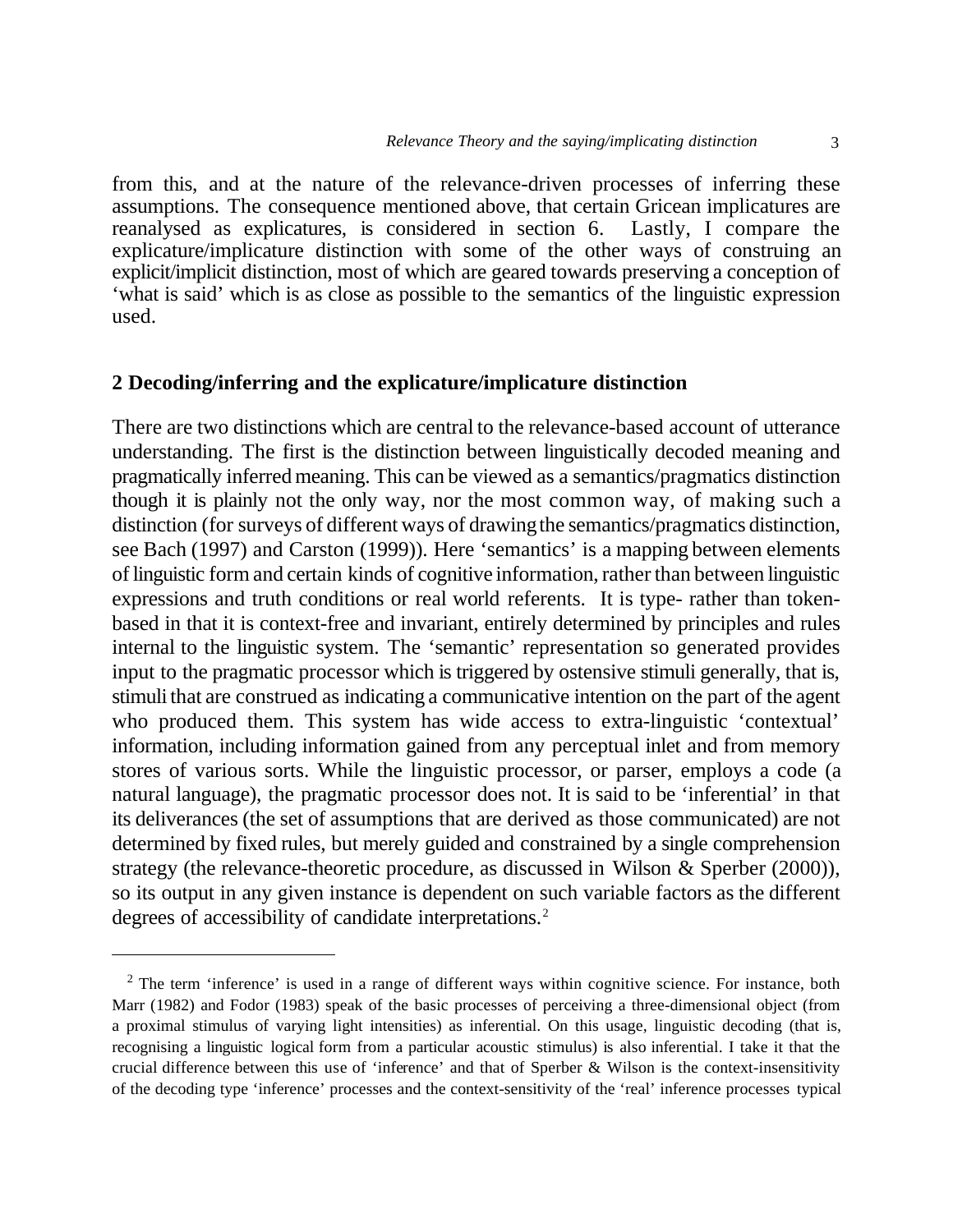The second distinction, the focal one for this paper, concerns the two kinds of assumption communicated by a speaker: 'explicature' and 'implicature'. Sperber & Wilson's (1986/95, 182) definitions are as follows:

(I) An assumption communicated by an utterance U is *explicit* [hence an 'explicature'] if and only if it is a development of a logical form encoded by U.

[Note: in cases of ambiguity, a surface form encodes more than one logical form, hence the use of the indefinite here, '*a* logical form encoded by U'.]

(II) An assumption communicated by U which is not explicit is implicit [hence an 'implicature'].

Let's consider a simple example:

- (1) X: How is Mary feeling after her first year at university?
	- Y: She didn't get enough units and can't continue.

Suppose that, in the particular context, X takes Y to have communicated the following assumptions:

- (2) a. MARY<sub>x</sub> DID NOT PASS ENOUGH UNIVERSITY COURSE UNITS TO QUALIFY FOR ADMISSION TO SECOND YEAR STUDY AND, AS ARESULT,  $\text{MARY}_x$  CANNOT CONTINUE WITH UNIVERSITY STUDY.
	- b. MARY<sub>x</sub> is not feeling very happy.

[Note: small caps are used throughout to distinguish propositions/ assumptions/thoughts from natural language sentences; the subscripted x indicates that a particular referent has been assigned to the name 'Mary'.]

On the basis of the definitions above, it seems relatively clear that (2a) is an explicature of Y's utterance and (2b) is an implicature. The decoded logical form of Y's utterance,

of pragmatic interpretation. The difference between the two processes is not, however, to be construed as entailing a difference between a dedicated mechanism and a general reasoning system, on the one hand, nor as entailing a difference between an unconscious sub-personal system and a conscious personal system, on the other hand. For helpful discussion of these and other usages of 'inference', see Recanati (forthcoming b).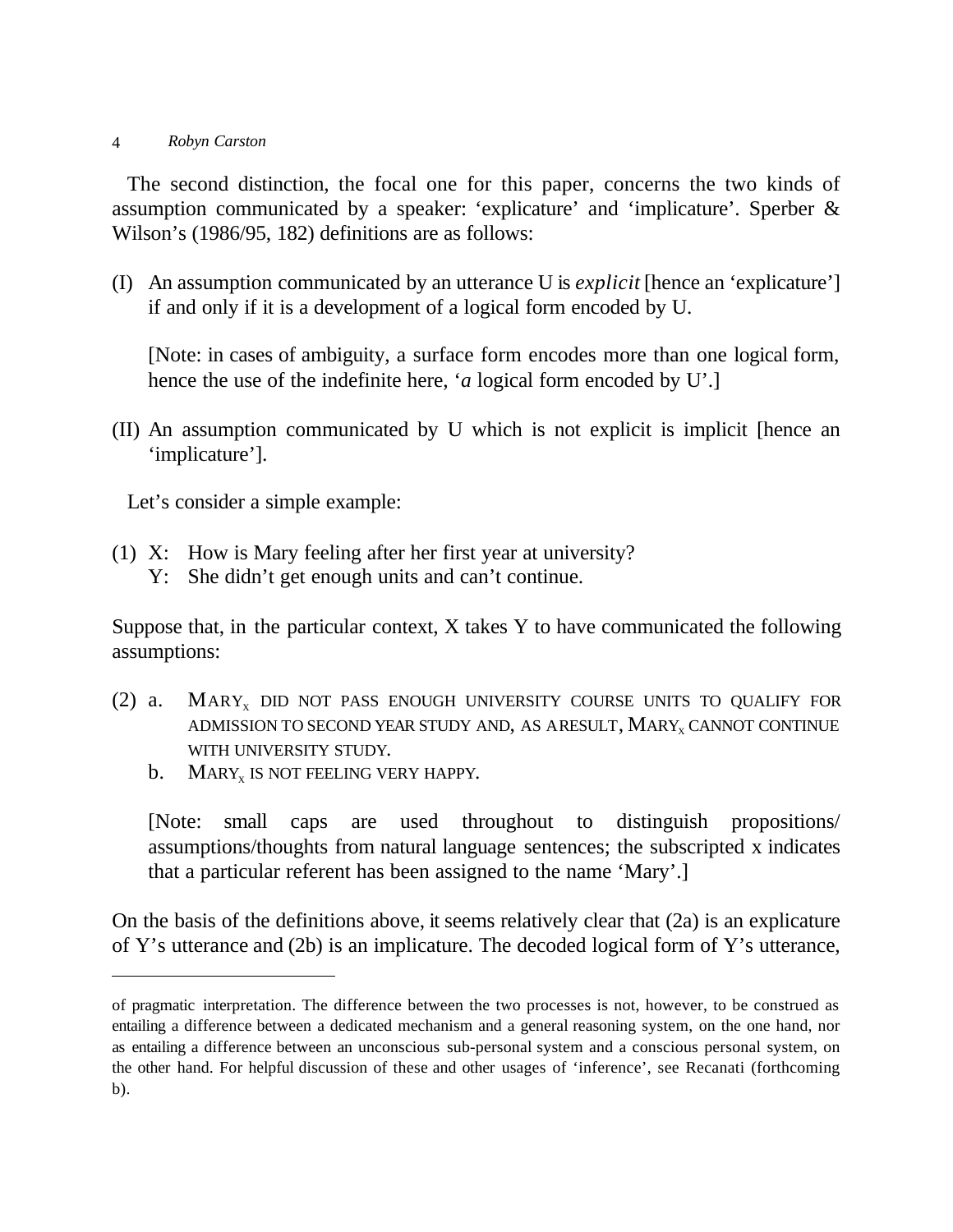still more or less visible in (2a), has been taken as a template for the development of a propositional form, while (2b) is an independent assumption, inferred as a whole from (2a) and a further premise concerning the relation between Mary's recent failure at university and her current state of mind.

The representation in (2a) is much more specific and elaborated than the encoded meaning of the sentence type 'She didn't get enough units and can't continue', which could be developed in any number of quite different ways, depending on context. A referent has been assigned to the pronoun (a concept of a particular person represented here as  $MARY_x$ ), 'get' and 'units' have been assigned more specific meanings than those they encode, additional conceptual constituents have been supplied as arguments of 'enough' and 'continue', and a cause-consequence connection has been taken to hold between the conjuncts. These are all the result of pragmatic processes, context-dependent and relevance-governed. I separate out some of these different processes and consider them in more individual detail in the next section.

It is clear from the definitions above that the conceptual content of an implicature is supplied wholly by pragmatic inference<sup>3</sup> while the conceptual content of an explicature is an amalgam of decoded linguistic meaning and pragmatically inferred meaning. It follows that different token explicatures which have the same propositional content may vary with regard to the relative contributions made by each of these processes. The greater the element of encoding, the more explicit the explicature. Consider the linguistic expressions in (3), each of which could be uttered in a different context to communicate one and the same explicature:

- (3) a. Mary Jones put the book by Chomsky on the top shelf in her study.
	- b. Mary put the book on the top shelf.
	- c. She put it there.
	- d. On the top shelf.

Clearly, (3c) and (3d) leave a good deal more to pragmatic inference than (3b), which in turn is less explicit than (3a). It follows from the relevance-driven view of pragmatic inference that the linguistically encoded element of an utterance is not generally geared towards achieving as high a degree of explicitness as possible. Taking account of the

<sup>&</sup>lt;sup>3</sup> The point is that decoded linguistic meaning does not contribute conceptual constituents to the content of implicatures, not that it never plays a role in shaping that content. According to the relevance-theoretic view, there are linguistic expressions, including so-called discourse connectives such as 'but', 'so', 'after all', that encode procedural meaning which constrains the derivation of implicated premises and conclusions. See footnote 1 above and the references given there.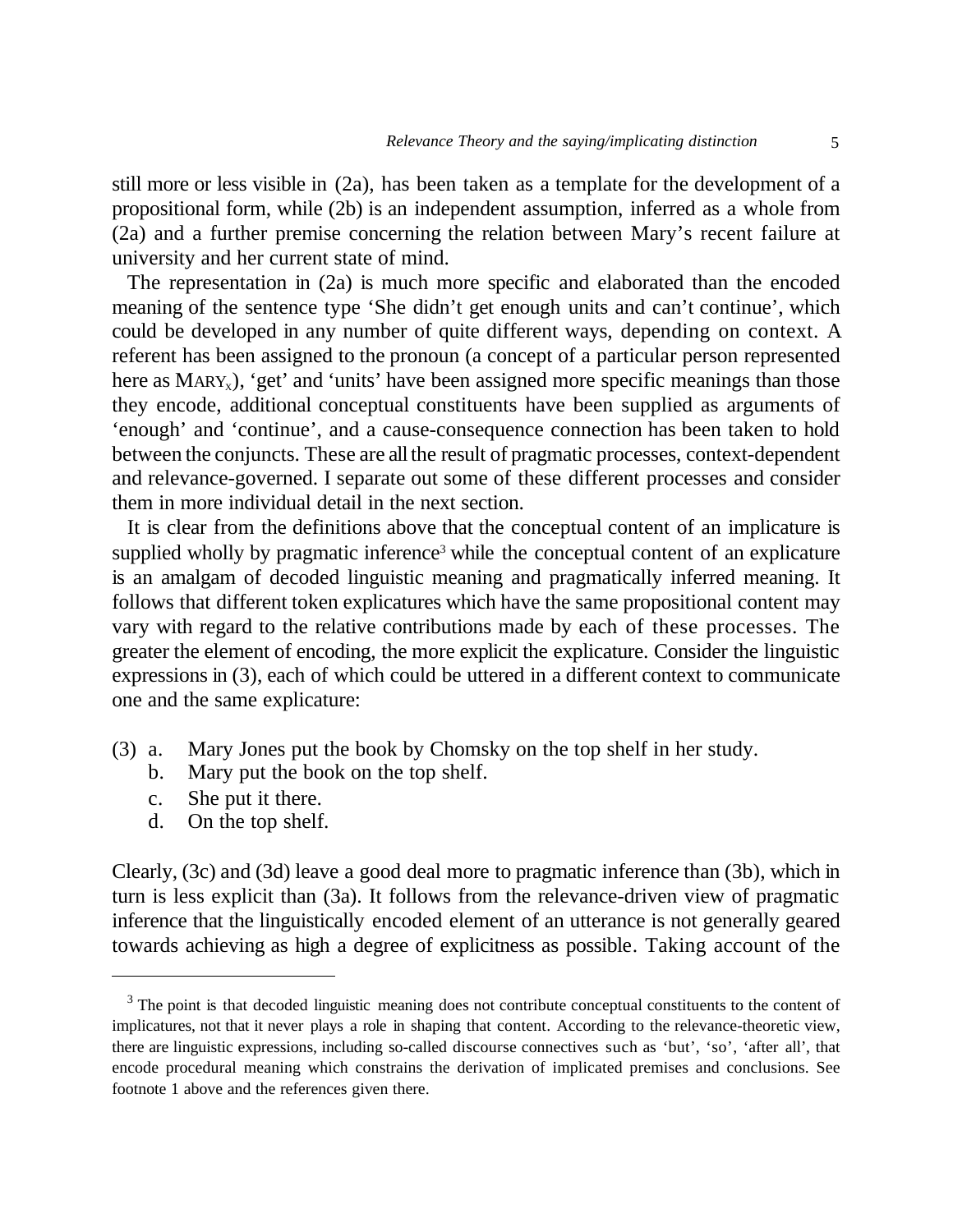addressee's immediately accessible assumptions and the inferences he can readily draw, the speaker should encode just what is necessary to ensure that the pragmatic processor arrives as effortlessly as possible at the intended meaning. So, in many contexts, an utterance of the highly indexical sentence in (3c), or of the subsentential expression in (3d), will be more appropriate than either of the more elaborated ones.

The idea that linguistically encoded meaning is standardly highly underdetermining of the proposition explicitly expressed by an utterance distinguishes this view from Gricean conceptions of 'what is said' by an utterance.<sup>4</sup> In fact, neither of the distinctions discussed in this section meshes with the traditional saying/implicating distinction: on the one hand, the meaning encoded in linguistic expression types falls short of 'what is said' and, on the other hand, the content of explicatures goes well beyond 'what is said', requiring for its recovery the exercise of pragmatic principles, just as much as implicatures do.<sup>5</sup> 'What is said', then, falls somewhere between the two. Whether or not such an intermediate representational level is necessary is considered in section 7.

# **3 Pragmatic aspects of explicature 3.1 Disambiguation and saturation**

<sup>&</sup>lt;sup>4</sup> Elsewhere I have discussed in detail the 'linguistic underdeterminacy' thesis, that is, the position that the linguistic form employed by a speaker inevitably underdetermines the proposition she explicitly communicates. I have tried to make a case for the view that this is not just a matter of processing convenience (saving of speaker or hearer effort) but is, in fact, an essential property of natural language sentences, which do not encode full propositions but merely schemas for the construction of (truth-evaluable) propositional forms (see Carston (1998a) and (forthcoming)).

 $<sup>5</sup>$  In the discussion of explicature in this paper, I am confining myself to those of its properties which are</sup> directly relevant when making comparisons with dominant construals of 'what is said' in the semantics and pragmatics literature. I, therefore, omit discussion of so-called 'higher level explicatures', where the pragmatic development of a logical form of the utterance includes its embedding in propositional attitude or speech act descriptions, such as 'The speaker believes that ...' or 'The speaker is asserting that ...'. For discussion, see Wilson & Sperber (1993) and Ifantidou (2001). This subclass of explicatures plays an important part in the analysis of the content explicitly communicated by non-declarative utterances, another matter which I cannot address in this paper. For instance, an utterance of a sentence in the imperative mood may communicate explicatures of the form 'It is desirable to the speaker that P', 'The speaker is requesting the hearer to P'. For discussion, see Wilson & Sperber (1988) and Clark (1991) and (1993). I also leave out any discussion of the given definition of 'explicature' which, while adequate for the cases to be discussed here, needs some revision to cover the full range of assumptions that fall on the explicit side of what is communicated. For discussion, see Carston (forthcoming, chapter 3).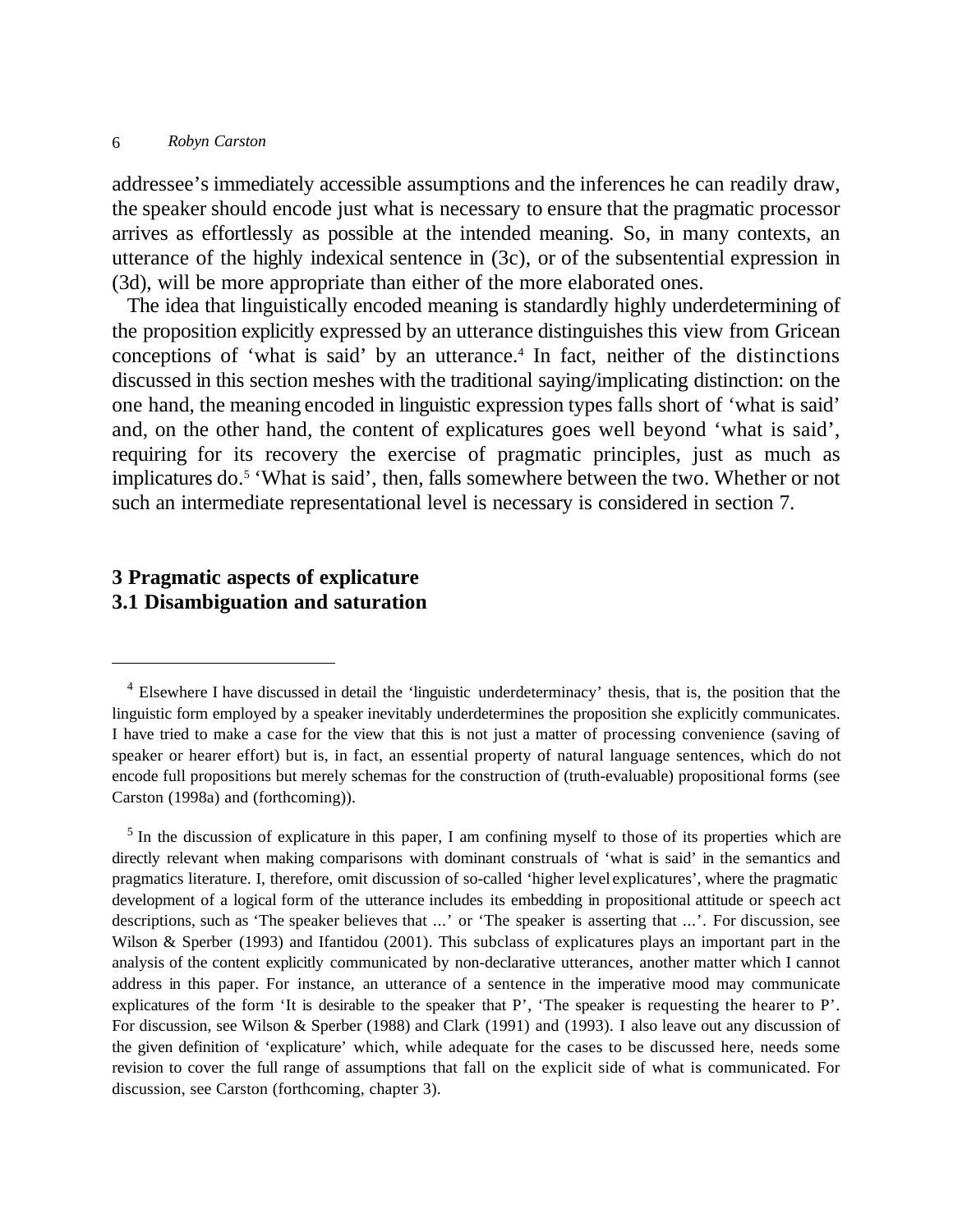I put these two apparently rather different processes together in a single section because, unlike the others to be discussed, there is general agreement that they play a crucial role in determining the explicit content of an utterance. In his brief discussion of 'what is said' by an utterance of the sentence 'He is in the grip of a vice', Grice (1975, 44) explicitly mentions the need for a choice between the two senses of the phrase 'in the grip of a vice' and for the identification of the referent of 'he'. In the case of sense selection (or disambiguation), the candidates are supplied by the linguistic system itself. In the case of reference assignment, the paradigm case of saturation, the candidates are not linguistically given but, rather, the linguistic element used, for instance, a pronoun, indicates that an appropriate contextual value is to be found, that is, that a given position in the logical form is to be saturated (see Recanati (1993) and (2001) on this notion of saturation).

Saturation is generally thought to be a much more widely manifest process than simply finding values for overt indexicals. Arguably, it is involved in those pragmatic developments of the logical forms of the following utterances which provide answers to the bracketed questions:

| (4) a. Paracetamol is better. | [than what?]                       |
|-------------------------------|------------------------------------|
| b. It's the same.             | [as what?]                         |
| c. He is too young.           | [for what?]                        |
| d. It's hot enough.           | [for what?]                        |
| e. I like Sally's shoes.      | [shoes in what relation to Sally?] |

Although there is no overt pronounced constituent in these sentences which indicates the need for contextual instantiation, the idea is that there is a covert indexical, or implicit argument, present in their logical form which marks the saturation requirement. The lexical items 'better', 'same', 'too', 'enough' and the genitive structure in 'Sally's shoes' carry these imperceptible elements with them as part of their syntax.

While saturation (or linguistically mandated completion) is widely recognised across different frameworks as necessary in deriving the explicit content of an utterance, there is some disagreement about whether or not pragmatic principles (or conversational maxims) play a role in these processes. Grice seems to have thought not, seeing his maxims (truthfulness, informativeness, relevance, etc) as coming into play only subsequently, in an assessment of the independently derived 'what is said', and so responsible just for the derivation of conversational implicatures, those assumptions required in order to preserve the presumption that the speaker has observed the maxims, or at least the Cooperative Principle. A similar view is held by many present day truthconditional semanticists. For instance, Segal (1994, 112) and Larson & Segal (1995,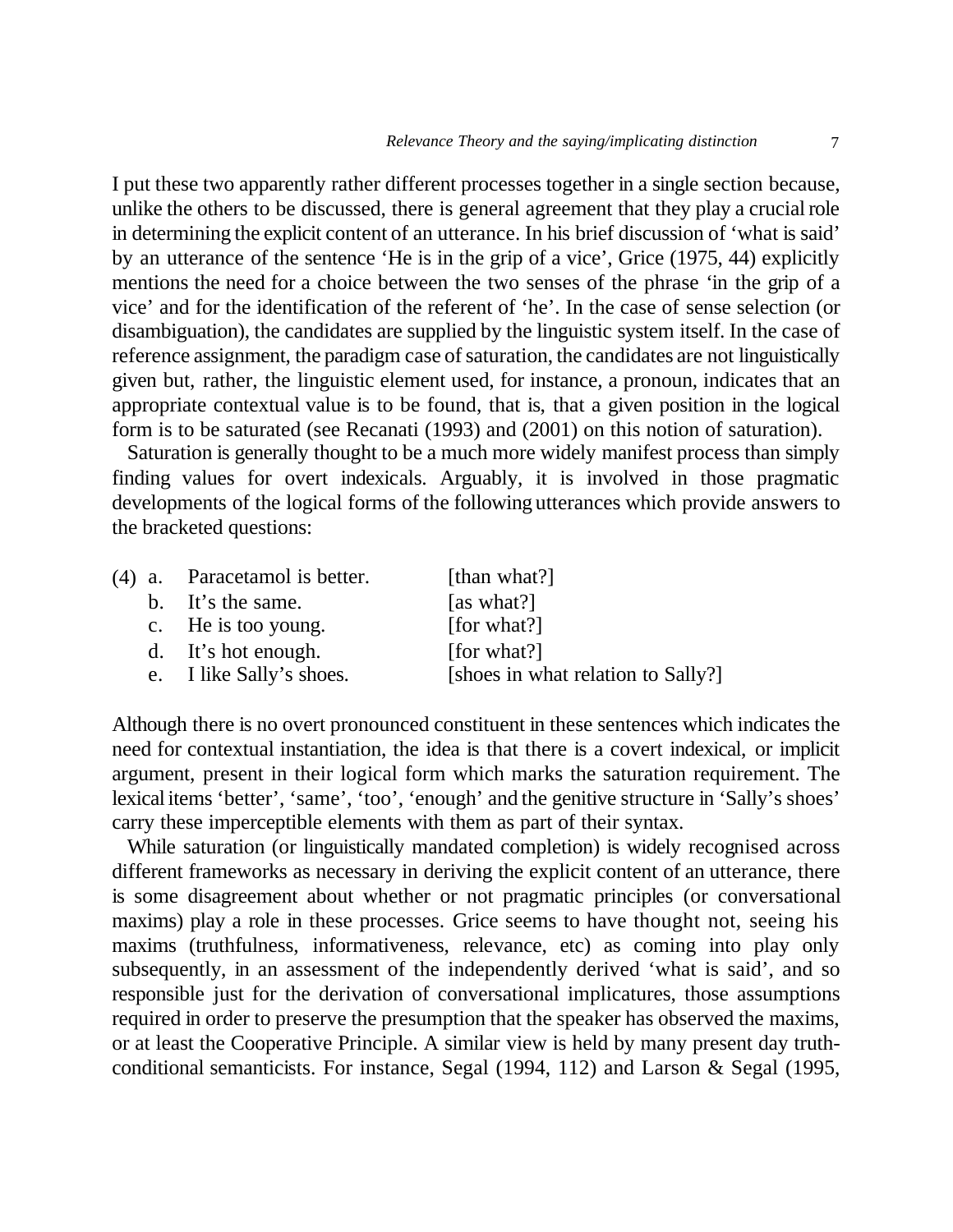chapter 1) assume there is a specific performance system for identifying the referents of indexicals and assigning them to the relevant position in logical form. This system is located between the parser (which delivers structured linguistic meaning) and what they call 'a pragmatics system', which, as in Grice's conception, assesses the conversational appropriateness of 'what is said' and derives implicatures.

The obvious question, then, is 'what guides the highly context-sensitive processes of disambiguation, reference assignment and other kinds of saturation; that is, how does the system "know" when it has got the right contextual value?' The assumption seems to be that there is some sort of rule or procedure for matching the linguistic element with a contextual parameter and that the speaker's communicative intention need not be considered (hence that pragmatic maxims or principles are not involved in the process). What this procedure could be in cases such as those in (4) is a complete mystery. What it is thought to be in the case of overt pronouns and demonstratives is clear enough, but it simply doesn't work. The idea is that there is a set of objective contextual parameters which accompanies an utterance and each indexical element encodes a rule which ensures that it maps onto one of these. These contextual values include the speaker, the hearer, the time of utterance, the place of utterance, and certain designated objects in the perceptual environment. This idea seems to work well enough in the case of the first person pronoun 'I' which plausibly encodes a rule specifying that its value is the current speaker. However, consider the two occurrences of the demonstrative pronoun 'it' in the second utterance in the following exchange:

(5) A:Have you heard Alfred Brendel's version of 'The Moonlight Sonata'? B:Yes. It made me realise I should never try to play it.

It's not difficult to see what B intends each of her uses of 'it' to refer to, but the point is that the value of 'it' is not assigned on the basis of objective features of the context but is dependent on what the speaker means (that is, on her communicative intention) and it is only through the employment of some pragmatic principle or other that the addressee is able to find the right value.

We can, of course, stipulate that 'it' (or 'this' or 'that') encodes a rule to the effect that it refers to what the speaker intends to refer to, and we can add to the set of contextual parameters a sequence of 'speaker's intended referents', arranged in such a way that each demonstrative maps onto a referent as required. But, as Recanati (forthcoming b) says, while that may be fine from a formal point of view, 'philosophically it is clear that one is cheating'. To proceed in this formal way is to avoid dealing with an undeniable cognitive reality, which is that the assignment of referents to the vast range of linguistic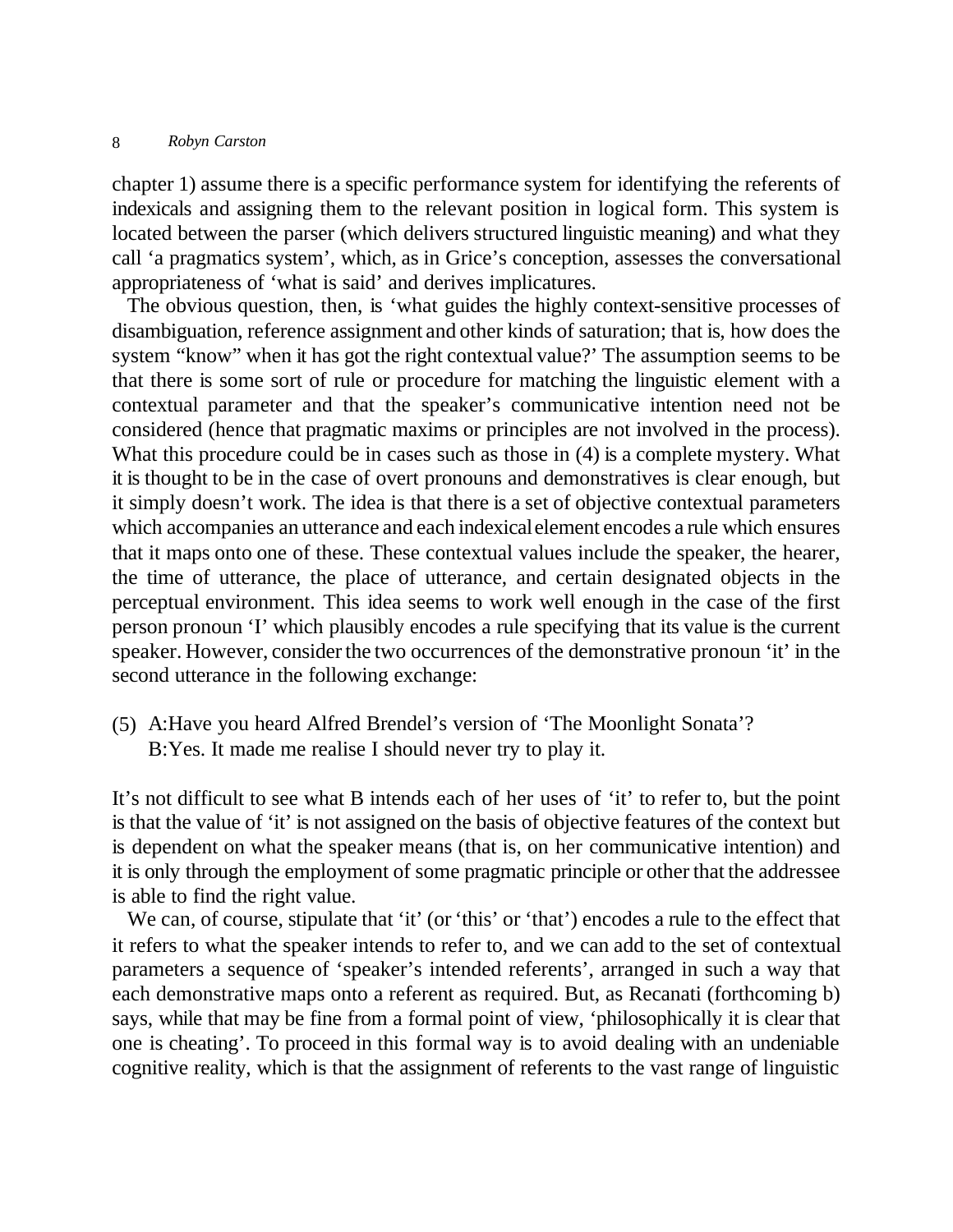referring expressions relies on a wide notion of context and requires the intervention of pragmatic principles or strategies which are geared to the recovery of the speaker's intended meaning.

As for disambiguation, it is generally ignored by the advocates of a non-pragmatic means of deriving the context-sensitive aspects of what is said. The evidence, again, though, is that generally this cannot be achieved independently of considerations of speaker intentions, hence of pragmatic principles or maxims (see, for instance, Recanati (1995), Asher & Lascarides (1995), Wilson & Matsui (1998, section 4)). The relevancetheoretic position is that, given the decoded linguistic meaning, all aspects of utterance comprehension, including disambiguation and reference assignment, depend on the strategy of considering interpretive hypotheses in order of their accessibility and stopping when the criterion of optimal relevance is satisfied.

# **3.2 Free enrichment**

There is a wide range of cases where it seems that pragmatics contributes to the proposition explicitly communicated by an utterance although there is no linguistic element indicating that a contextual value is required. That is, there is no overt indexical, nor isthere any compelling reason to suppose there is a covert element in the logicalform of the utterance, and yet a contextually supplied constituent appears in the explicature. Consider utterances of the following sentences, whose interpretation, in many contexts, would include the bracketed element which is provided on pragmatic grounds alone.

| (6) a | The baby has a temperature.                            | [A HIGH TEMPERATURE]              |
|-------|--------------------------------------------------------|-----------------------------------|
|       | b. It's going to take time for these wounds to heal.   | [CONSIDERABLE TIME]               |
|       | c. I've had a shower.                                  | [TODAY]                           |
|       | $d.$ It's snowing.                                     | [IN LOCATION X]                   |
|       | e. Mary gave John a pen and he wrote down her address. | [AND THEN]                        |
|       |                                                        | <b>WITH THE PEN MARY GAVE HIM</b> |
|       | Sam left Jane and she became very depressed.           | [AND AS A RESULT]                 |

Given disambiguation and saturation, each of these would, arguably, express a proposition (hence be truth-evaluable) without the addition of the bracketed constituent, but in most contexts that minimal proposition would not be communicated (speaker meant). One class of cases, represented here by (6a) and (6b), would express a trivial truth (every person has some temperature or other, any process takes place over some time span or other), and it is easy to set up cases of obvious falsehoods (the negations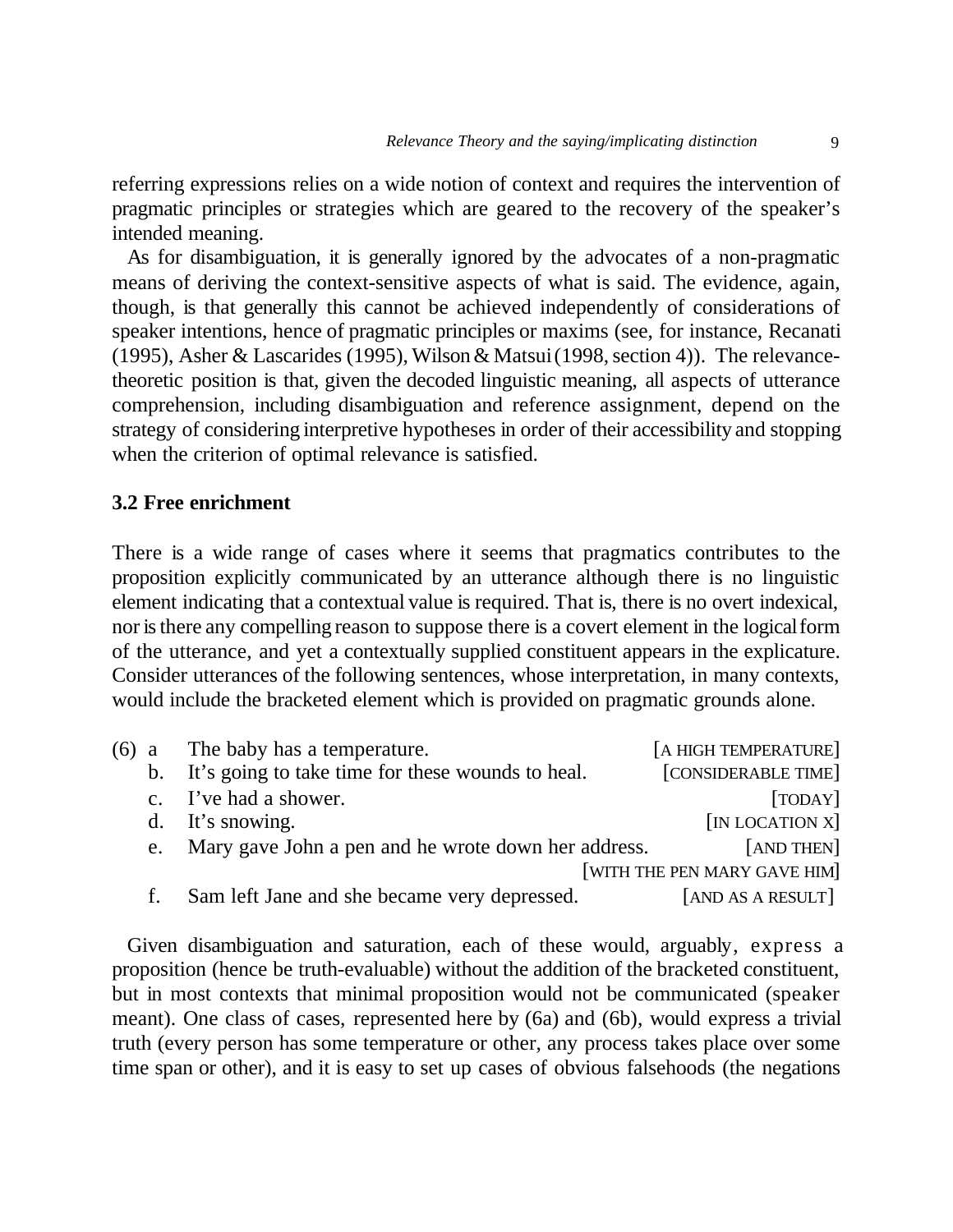of (6a) and (6b), for instance). Others, such as (6c) and (6d), are so vague and general as to be very seldom what a speaker would intend to communicate (they would not yield sufficient cognitive effects). Across most contexts in which these sentences might be uttered, obvious implicatures of the utterance would depend on the enriched proposition; for instance, in (6a), the implicated proposition that a doctor should be called; in (6c), the implicature that the speaker doesn't need to take a shower at that time. The relevancetheoretic position, then, is that it is the enriched propositions that are communicated as explicatures, and that the uninformative, irrelevant, and sometimes truistic or patently false minimal propositions play no role in the process of utterance understanding, which is geared to the recovery of the propositional forms communicated by the utterance.

Let's briefly consider how the process of free enrichment is viewed outside relevance theory. While the issue with disambiguation and saturation processes is how they are brought about (whether with or without pragmatic principles geared to uncovering the speaker's meaning), the issue with free enrichment is more fundamental. It is whether or not there really is any such process, so whether or not there are such things as constituents of the explicit content of the utterance which do not occur in any shape or form in the linguistic representation. Philosophers of language who insist on the psychological reality of the process include Recanati (1993, 2001) and Bach (1994, 2000). However, a current school of semantic thinking, represented by Stanley (2000), Stanley & Szabo (2000) and Taylor (2001), holds that if a contextually supplied constituent appears in the explicit content of an utterance then it must have been articulated in the logical form of the utterance, whether by an overt indexical or by a phonologically unrealised element. In other words, the only pragmatic processes at work at this level are disambiguation and saturation, and any other process of pragmatic inference involved in understanding an utterance results in implicated propositions.<sup>6</sup>

Now, these deniers of free enrichment have their reasons. Their focus is on natural language semantics, which they take to be truth-conditional and compositional, so it is not too surprising that they would not want the meaning of a sentence to include elements that receive no mandate from the sentence itself. Relevance theorists have no quarrel with the view that pragmatically supplied constituents of explicature are not a matter for natural language semantics; in fact, it follows from the way in which the distinction

 $6$  Stanley (2000) and Stanley & Szabo (2000) present some interesting arguments against the existence of unarticulated constituents, hence against the need for a process of free enrichment. In different ways, Bach (2000), Recanati (forthcoming a) and Carston (2000) address Stanley's and Stanley & Szabo's arguments and defend free enrichment as a crucial pragmatic process in arriving at the proposition explicitly communicated by an utterance. In the next round of this far from resolved dispute, Stanley (forthcoming) sets out to counter the counter-arguments.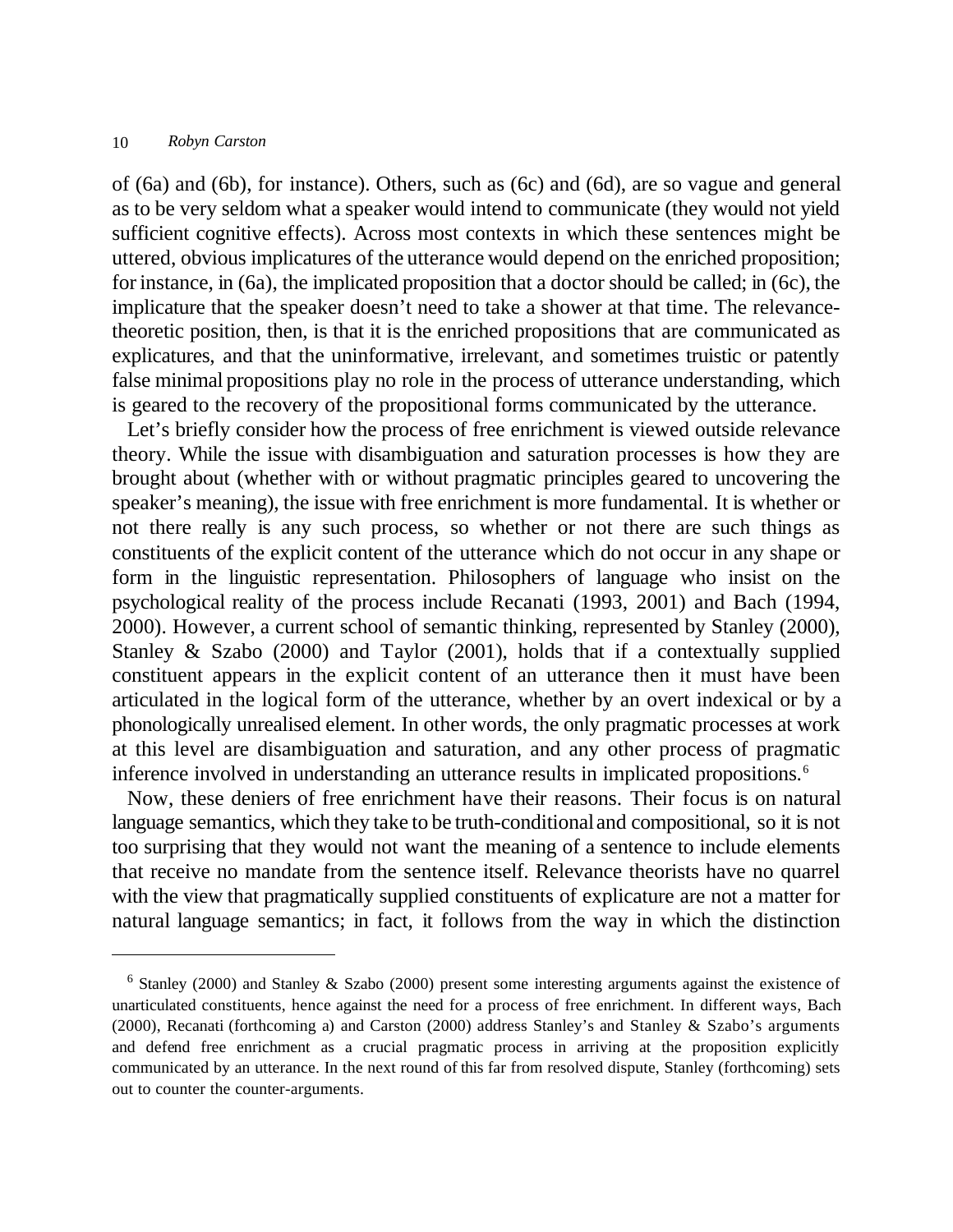between linguistic semantics and pragmatics is drawn in the theory, as discussed in section 2 above. Again, the underlying issue is whether there is any psychologically real level of representation between encoded linguistic semantics and explicature, a level of minimal propositionality at which saturation processes alone have taken place. This issue is picked up again in the last section.

Neo-Gricean pragmatists (such as Larry Horn and Stephen Levinson) treat as (generalized) conversational implicatures certain aspects of utterance meaning which, for relevance theorists, are pragmatic components of explicatures derived by free enrichment. These include the enriched conjunct relations in examples (6e) and (6f) above and are discussed further in section 6. So, like the semanticists mentioned above, these neo-Gricean pragmatists deny the existence of a process of free enrichment of logical form. We see here two manifestations, one coming from semantics, the other from pragmatics, of the prevailing tenacious conviction that natural language semantics must be truthconditional, hence minimally propositional, so that any pragmatic process other than disambiguation and saturation takes us into the realm of implicature.

However, there is an outstanding problem for all of these 'saturation theorists', as we could call them, which is the existence of subsentential utterances; that is, the fact that single words or phrases can be used to express a proposition (or make an assertion). This provides perhaps the most compelling evidence for a process of free enrichment.

Of course, many apparently subsentential utterances are cases of syntactic ellipsis, so that, although phonologically nonsentential, they are, in fact, syntactically fully sentential.

- (7) X: Who ate the cake? Y: Sue.
- (8) X: Mary will come to the party. Y: Bill won't.

It seems clear enough that Y's utterance in (7) is an ellipsed version of 'Sue ate the cake' and in (8) of 'Bill won't come to the party'. So, in these cases, arguably, the logicalform of the utterance is fully sentential, with a bunch of empty syntactic categories in the phonologically unrealised positions, and recovery of the missing material is either a grammatical matter or, perhaps, a special case of the pragmatic process of saturation.

But there are many cases that are not elliptical (as discussed by Stainton (1994), (1997), (forthcoming)):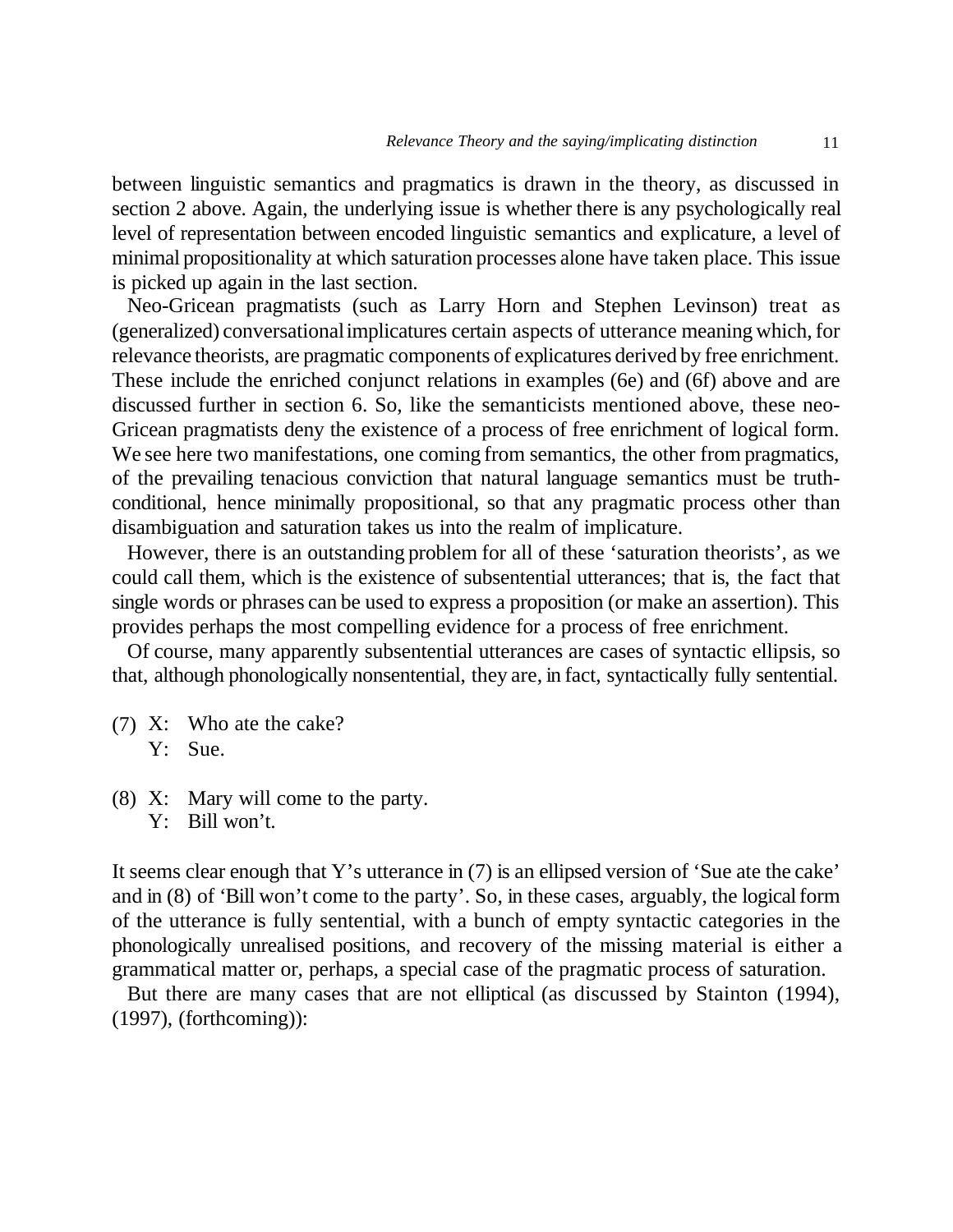| (9)  | Michael's Dad.               | come into the room | surface [4] [uttered while indicating to the addressee a man who has just |
|------|------------------------------|--------------------|---------------------------------------------------------------------------|
| (10) | Only 22,000 miles. Like new. |                    | [uttered by a used car salesman]                                          |
| (11) | Great haircut.               | while]             | futtered upon encountering a friend one hasn't seen for a                 |
| (12) | Water.                       | water-vendor]      | futtered by a desperately thirsty man staggering toward a                 |

These have the following characteristics: they are (or, at least, can be) discourse-initial utterances, which is not a possibility for elliptical cases, there may be a degree of indeterminacy about the propositional content of the assertion, again not a property of ellipses, and they are *bona fide* assertions, hence explicitly communicated, as evidenced by the possibility of telling a lie with them (consider this possibility, in particular, in the case of the car salesman in (10)). Note that there does not seem to be an implicature option here, since any attempt to treat the recovered meaning as an implicature would entail that nothing has been said, and so would preclude the (Gricean) derivation process from getting off the ground.

The significance of these cases is that, again, they show that, for many quite ordinary utterances, the pragmatic processes of disambiguation and saturation are not sufficient to derive the proposition explicitly communicated; rather, a pragmatic process of recovering conceptual material, without any linguistic mandate, is required.<sup>7</sup> The minimal linguistic form chosen by the speaker provides all the evidence necessary for the addressee to infer the speaker's informative intention and causes him no gratuitous processingeffort. Stainton (1994) gives a relevance-theoretic account of the interpretation of an example like (9), according to which a speaker who utters 'Michael's Dad', is employing a noun phrase which occurs without any further linguistic structure (specifying

<sup>&</sup>lt;sup>7</sup> Stanley (2000) disputes the position that there are nonsentential utterances which have propositional content; he argues that many cases, such as (9), are really elliptical and so, underlyingly, have a full sentential structure, and others, like (12), are not genuine linguistic speech acts at all, but fall in with taps on the shoulder, winks and other bodily gestures of a communicative sort, all of which are to be studied within a non-linguistic theory of general human reasoning. Stainton (forthcoming) takes issue with Stanley and defends the existence of non-sentential assertion; Clapp (forthcoming) also supports the existence of genuine non-sentential utterances and shows that these present a pressing problem for what he calls the 'standard model of truthconditional interpretation'.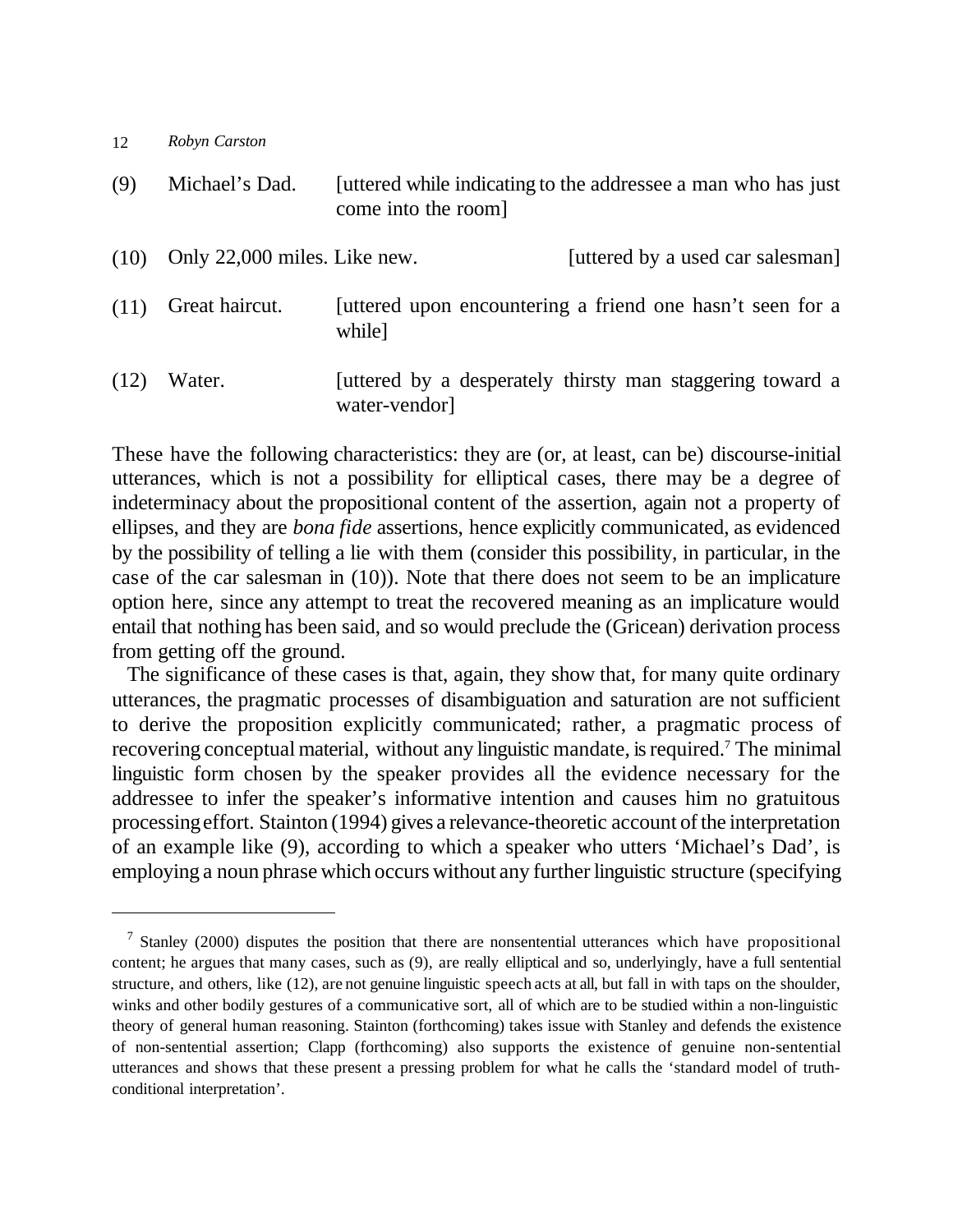slots to be contextually filled), and is thereby asserting the proposition THE MAN NEAR THE DOOR IS MICHAEL'S DAD.

# **3.3 Ad hoc concept construction**

Free enrichment is a process which involves the addition of conceptual material to the decoded logical form (Bach's (1994) alternative term for the process, 'expansion', captures this); for example, 'it's snowing [IN ABERDEEN]'. There are other cases where it seems that a better way of construing what is going on is that a lexical concept appearing in the logical form is pragmatically adjusted, so that the concept understood as communicated by the particular occurrence of the lexical item is different from, and replaces, the concept it encodes; it is narrower, looser or some combination of the two, so that its denotation merely overlaps with the denotation of the lexical concept from which it was derived. Consider a particular utterance of the sentence in  $(13a)$  (an attested example, which was produced by a witness at the trial of O.J. Simpson):

- (13) a. He was upset but he wasn't upset.
	- b. SIMPSON WAS UPSET\* BUT SIMPSON WASN'T UPSET\*\*

As far as its linguistically supplied information goes, this is a contradiction, but it was not intended as, nor understood as, a contradiction. The two instances of the word 'upset' were interpreted as communicating two different concepts of upsetness (as indicated in (13b) by the asterisks), at least one, but most likely both, involvinga pragmatic narrowing of the encoded lexical concept UPSET; the second of the two concepts carries certain implications (e.g. that he was in a murdering state of mind) that the first one does not, implications whose applicability to Simpson, the witness is denying.

There are a vast number of other cases where any one of a wide range of related concepts might be communicated by a single lexical item; for instance, think of all the different kinds, degrees and qualities of feeling that can be communicated by each of 'tired', 'anxious', 'frightened', 'depressed', 'well', 'happy', 'satisfied', 'sweet', etc. In one context, an utterance of 'I'm happy' could communicate that the speaker feels herself to be in a steady state of low-key well-being, in another that she is experiencing a moment of intense joy, in yet another that she is satisfied with the outcome of some negotiation, and so on. The general concept HAPPY encoded by the lexical item 'happy' gives access to an indefinite number of more specific concepts, recoverable in particular contexts by relevance-driven inference.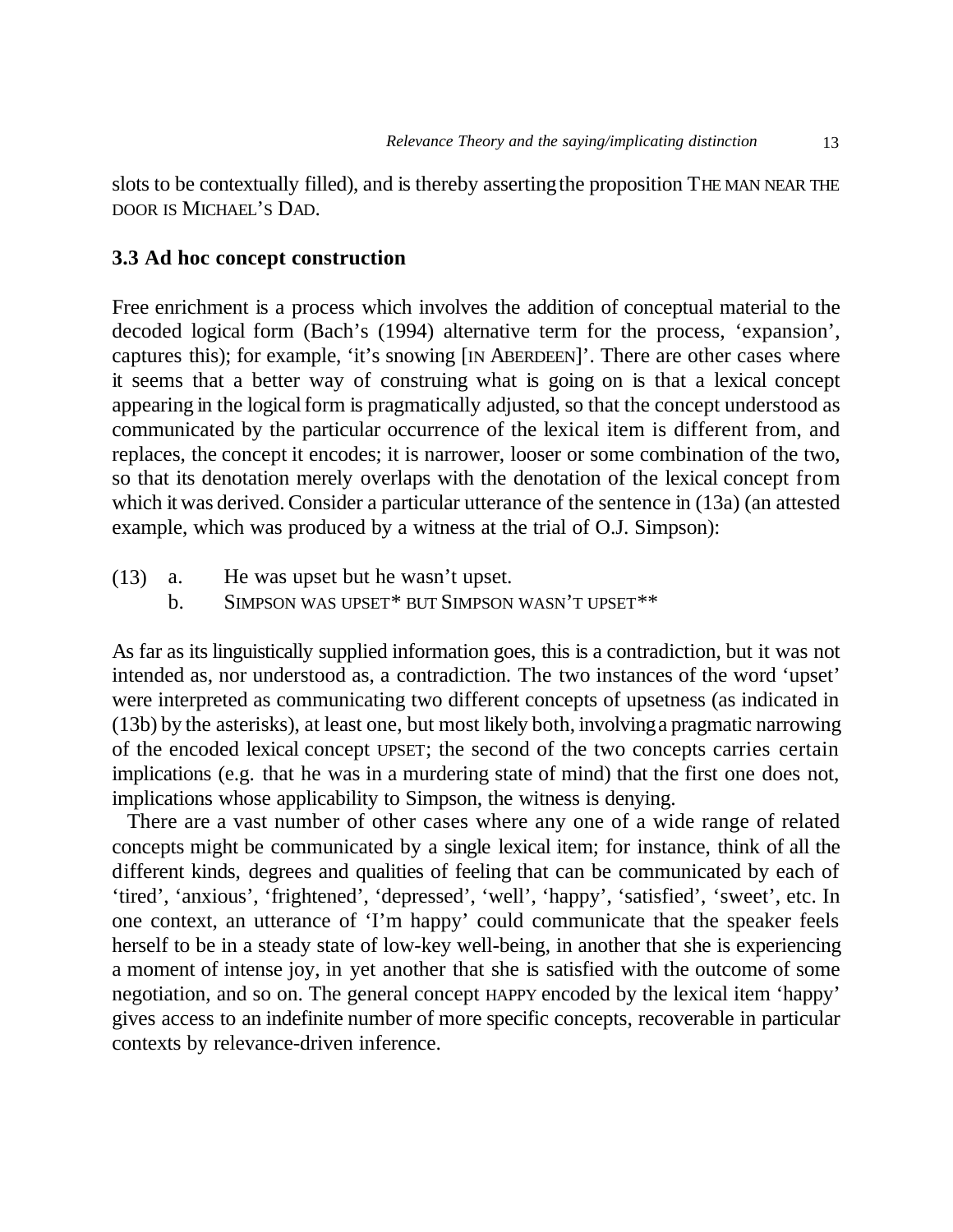The examples considered so far have involved a narrowing or strengthening of the encoded concept, but there are others that seem to require some degree of widening or loosening (as well as narrowing). Consider what is most likely communicated by the highlighted lexical item in utterances of the following sentences:

- (14) a. There is a **rectangle** of lawn at the back.
	- b. This steak is **raw**.
	- c. On Classic FM, we play **continuous** classics.
	- d. Mary is a **bulldozer**.

The area of lawn referred to in (14a) is very unlikely to be truly a rectangle (with four right angles, opposite sides equal in length); rather it is approximately rectangular, and this holds for many other uses of geometrical terms: a 'round' lake, a 'square' cake, a 'triangular' face, etc. In (14b), the steak, perhaps served in a restaurant, is not really raw but is much less cooked than the speaker wishes; in (14c), the classical music played on the radio station is interspersed with advertisements and other announcements, so not strictly 'continuous', and so on. In each case, a logical or defining feature of the lexically encoded concept is dropped in the process of arriving at the intended interpretation: EQUAL SIDES in the case of 'rectangle', UNCOOKED for 'raw', UNINTERRUPTED for 'continuous', MACHINERY for 'bulldozer'.<sup>8</sup>

What all these examples indicate is that there is a one-to-many relation between lexical items and the concepts they can be used to communicate. This is to be expected on the relevance-theoretic view of communication which entails that the linguistic expression used need only provide the addressee with skeletal evidence of the speaker's intended meaning, since the pragmatic processor is independently capable of forming quite rich hypotheses about communicator's intentions on the basis of contextual clues alone (for discussion of this point, see Carston (1996), Sperber & Wilson (1997)).

While there are open disagreements and controversies of one sort or another in the literature concerning the pragmatic processes discussed in the previous sections, there are none regarding the concept adjustment idea. This is not because of its uncontentious nature but, rather, because it is a new player in pragmatics and has not yet been addressed by Gricean pragmatists or by truth-conditionalsemanticists. Without a doubt,

 $8$  For further discussion of the role of ad hoc concept construction within the relevance-theoretic view of utterance understanding, see Carston (1997) and (forthcoming, chapter 6), Sperber & Wilson (1997), Wilson & Sperber (2000) and Breheny (1999) and (forthcoming). For his related notion of a pragmatic process of 'transfer' which contributes to the proposition explicitly communicated, see Recanati (1993) and (1995).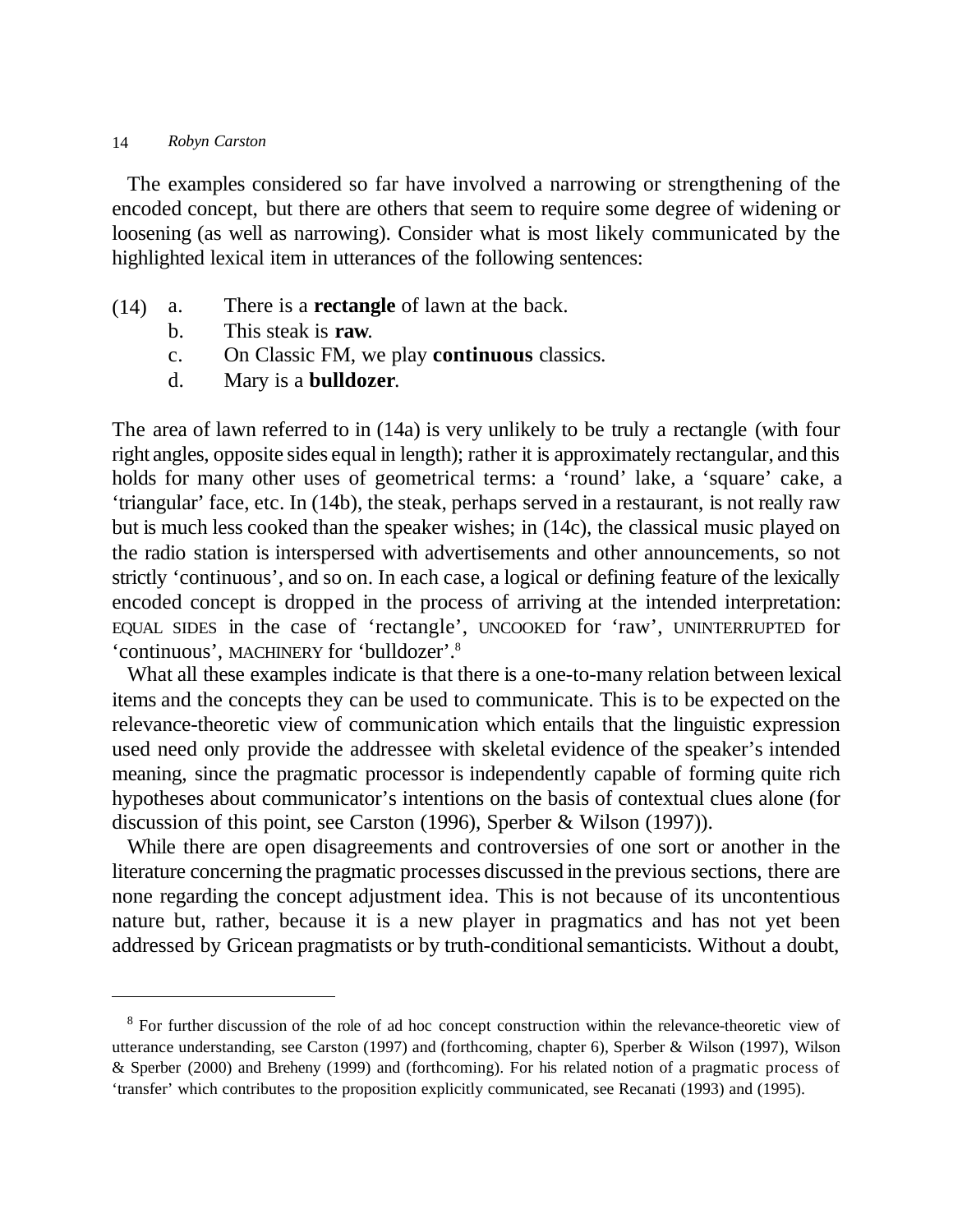though, such a process, like free enrichment, takes us well away from encoded linguistic meaning and has no linguistic mandate, so it cannot be construed as playing any part in the content of 'what is said' where that is required to closely reflect (context-relative) truth-conditional linguistic meaning. Assuming there are processes of pragmatic concept construction, they clearly belong in an account of linguistic communication rather than in a theory of natural language semantics. The issue, yet again, is whether there is a representational level which can do the double duty that seems to be required of a minimalist concept of 'what is said': to be both the explicitly communicated content of an utterance and the semantics of a natural language sentence.

# **4 Conversational implicatures 4.1 Intended contextual assumptions and intended contextual implications**

On the relevance-theoretic view, implicatures come in two sorts: implicated premises and implicated conclusions. Implicated premises are a subset of the contextual assumptions used in processing the utterance and implicated conclusions are a subset of its contextual implications. What distinguishes these subsets from other contextual assumptions and implications is that they are communicated (speaker meant), hence part of the intended interpretation of the utterance. Consider B's response to A:

- (15) A:Let's go to a movie. I've heard 'Sense and Sensibility' is good. Are you interested in seeing it?
	- B: Costume dramas are usually boring.

Understanding B's utterance requires deriving the following implicatures:

- (16) a. 'SENSE AND SENSIBILITY' IS A COSTUME DRAMA.
	- b. 'SENSE AND SENSIBILITY' IS LIKELY TO BE BORING.
	- c. B ISN'T VERY INTERESTED IN SEEING 'SENSE AND SENSIBILITY'.

Once (16a) is derived, the other two follow fairly straightforwardly: (16b) follows deductively from the explicature of B's utterance and (16a); (16c) follows deductively from (16b) and from a further, easily accessible, assumption that people do not generally want to go to movies they expect to be boring. These are implicated conclusions. But what about (16a), an implicated premise, on which all this hinges? A assumes that B's response will meet his expectation of relevance, and the most obvious way it could do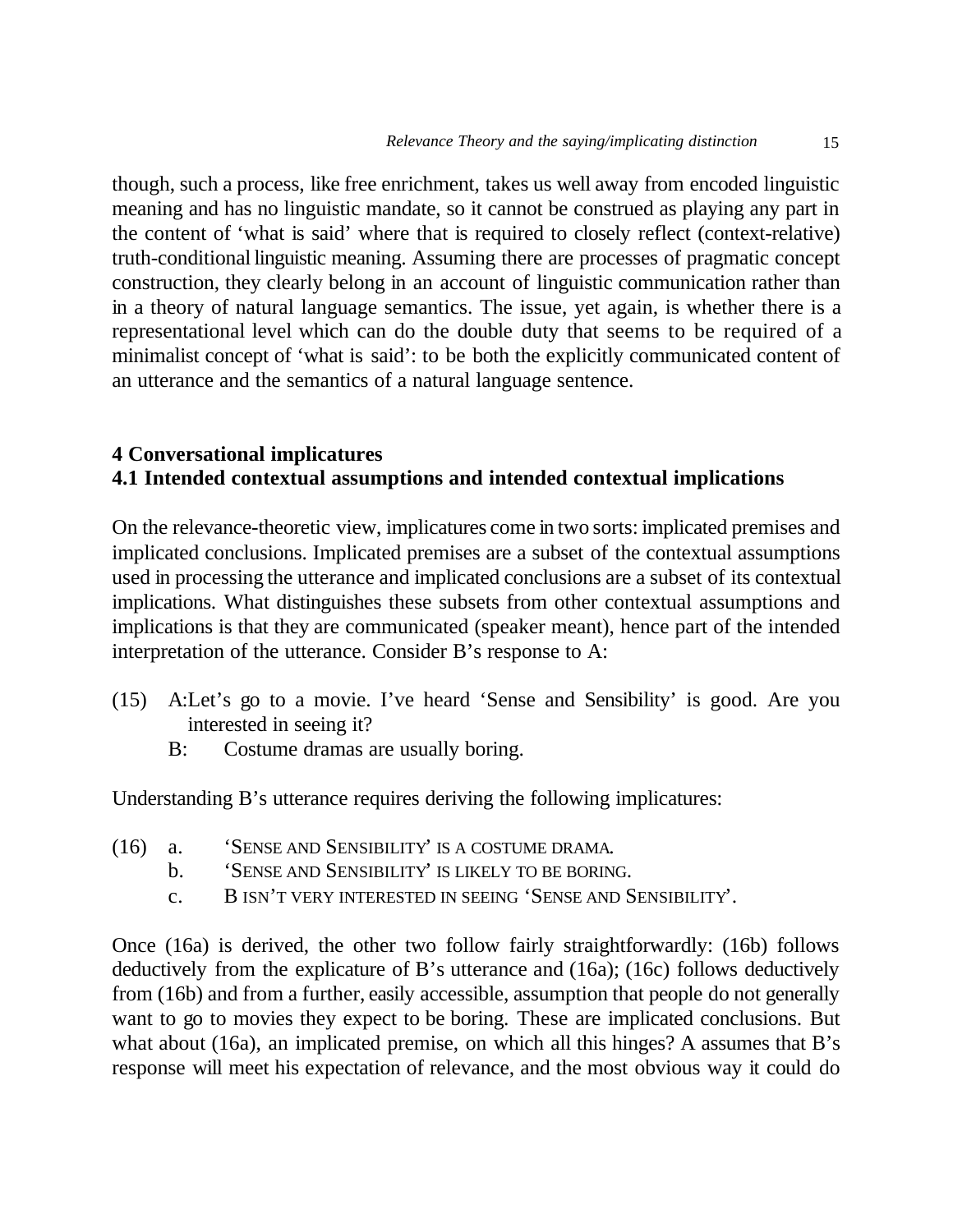this is by supplying an answer to A's previous question. The presumption of optimal relevance licenses him to use the most accessible of the assumptions made available by the concepts encoded in B's response in interpreting the utterance. He may already know that 'Sense and Sensibility' is a costume drama, but even if he doesn't, constructing this assumption will be relatively low cost, since it follows a well-worn comprehension route and is the most direct one for finding an answer to his yes/no question. Note that none of the inferred assumptions in (16) follows deductively from the basic explicature of B's utterance, though (16b) and (16c) are derived deductively (by modus ponens) once other particular assumptions have been accessed. So the overall picture is one of a nondemonstrative inference process, driven by the search for an optimally relevant interpretation. (The processes involved in deriving implicatures (and explicatures) are considered in a little more detail in the next section.)

As far as I can see, there is no disagreement here between relevance-theorists and Griceans; both those communicated assumptions described here as implicated premises and those described as implicated conclusions would qualify as (particularised) implicatures for Grice.<sup>9</sup> Where disagreement does arise is over certain cases treated by relevance-theorists as instances of pragmatic inference contributing to explicature and by Griceans as (generalized) implicatures. The differences in theoretical stance and basic aim that underlie these divergent predictions are discussed in sections 6 and 7. These differences are also reflected in another classificatory divergence which is discussed in the next section.

# **4.2 Entailments and implicatures**

Consider the following example (minimally adapted from Wilson & Sperber (1986)):

- (17) X: Does John drink slivovitz?
	- Y: He doesn't drink any alcohol.
	- a. SLIVOVITZ IS ALCOHOL.
	- b. JOHN DOESN'T DRINK SLIVOVITZ.
	- c. WHISKY IS ALCOHOL.

<sup>&</sup>lt;sup>9</sup> Not everyone would agree. I have heard the objection that since the alleged implicated conclusions follow deductively from a given set of premises Grice would not, in fact, treat them as implicatures. I can find no clear evidence in Grice's work that he would take this stance; the implicated conclusions meet his cancellability criterion for implicatures just as readily as the implicated premises and some of his own examples of implicature would be cases of conclusions rather than premises if translated into a relevancetheoretic account. For more detailed discussion of this issue, see Carston (forthcoming, chapter 3).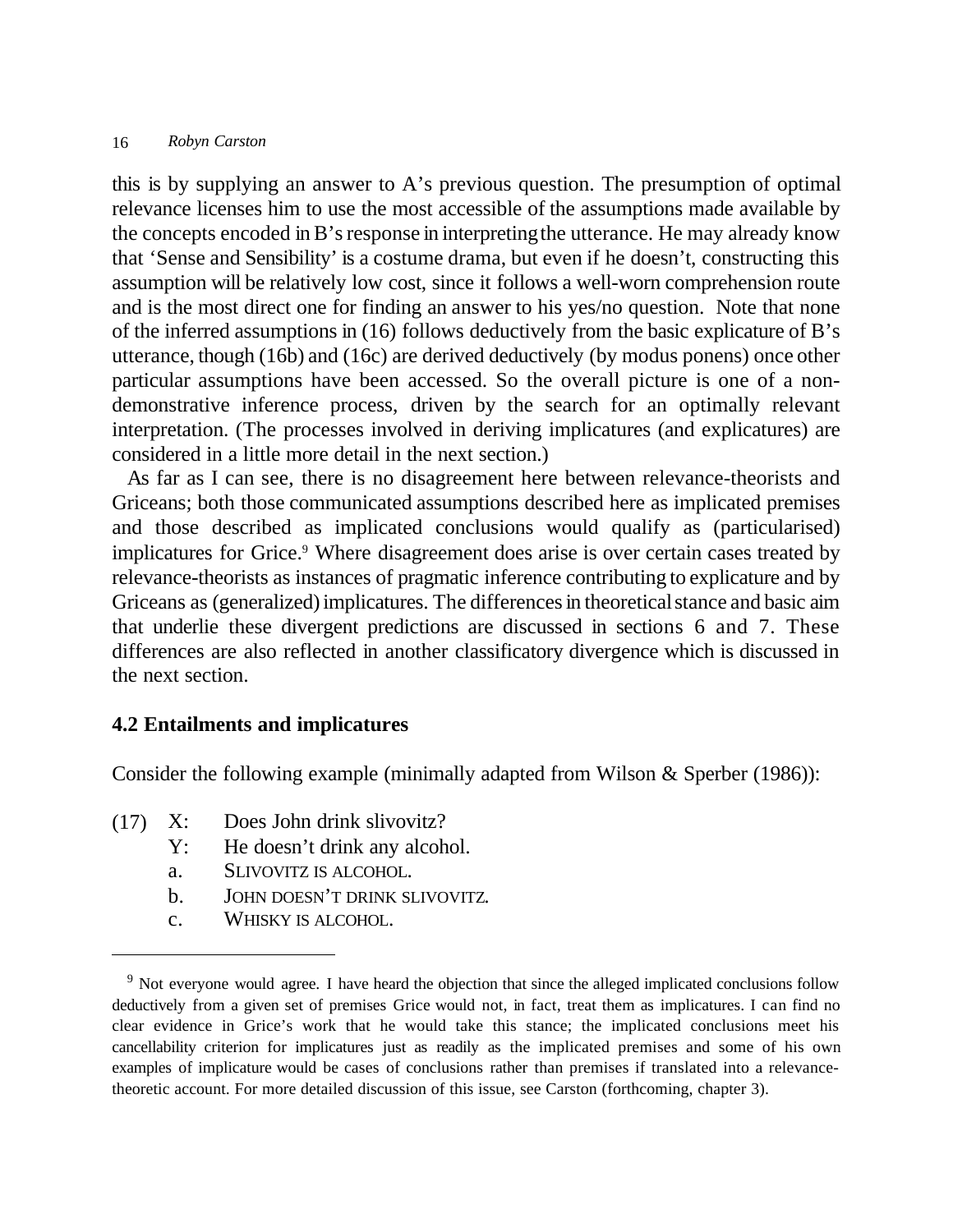## d. JOHN DOESN'T DRINK WHISKY.

They present all of (a)-(d) as implicatures of Y's utterance, with (a) and (c) as implicated premises and (b) and (d) as implicated conclusions. The (a)/(b) pair are strongly communicated in that Y must recover them in order to understand the utterance; the (c)/(d) pair are communicated less strongly since assumptions with this specific content need not be recovered. I will not pursue the issue of degrees of strength of implicature here (see Sperber & Wilson (1986/95, chapter 4)). It has been pointed out by Vicente (1998) that both (b) and (d) are entailed by Y's utterance of 'He doesn't drink alcohol' and, on this basis, she claims they cannot be implicatures. However, according to the relevance-theoretic view, since they are communicated by the utterance, they are either explicatures or implicatures, and they cannot be explicatures because the utterance does not encode a logical form from which they could be developed. This prediction is backed up by the fact that the example runs exactly parallel to the following one, where there is no dispute about (a)-(d) being implicatures of Y's utterance:

- (18) X: Have you read Susan's book?
	- Y: I don't read autobiographies.
	- a. SUSAN'S BOOK IS AN AUTOBIOGRAPHY.
	- b. Y HASN'T READ SUSAN'S BOOK.
	- c. DIRK BOGARDE'S BOOKS ARE AUTOBIOGRAPHICAL.
	- d. Y HASN'T READ DIRK BOGARDE'S BOOKS.

The only difference between the two cases is that there happens to be an entailment relation between the proposition expressed and the (alleged) implicatures in (17b) and (17d), but no such entailment relation in (18). The derivation process in both cases is the same: in order to establish the relevance of Y's utterance as an answer to his question, X has to access the premise in (a) in each case, from which the conclusion in (b), which answers his question, follows. There is not even, necessarily, any difference in the accessibility of the premises in the two cases, since X may or may not already have them stored as part of his general knowledge. If he does, he can retrieve them ready-made; if he doesn't, he has to construct the premise in accordance with a standard procedure (employed also in  $(15)$ ) above. In the  $(c)/(d)$  pairs in each case, there is only one possible processing route: the hearer looks into his encyclopaedic entry for alcohol, in the one case, and pulls out his assumption that whisky is alcohol, from which, given the explicature, the conclusion in (d) follows; in the other case, he consults his knowledge of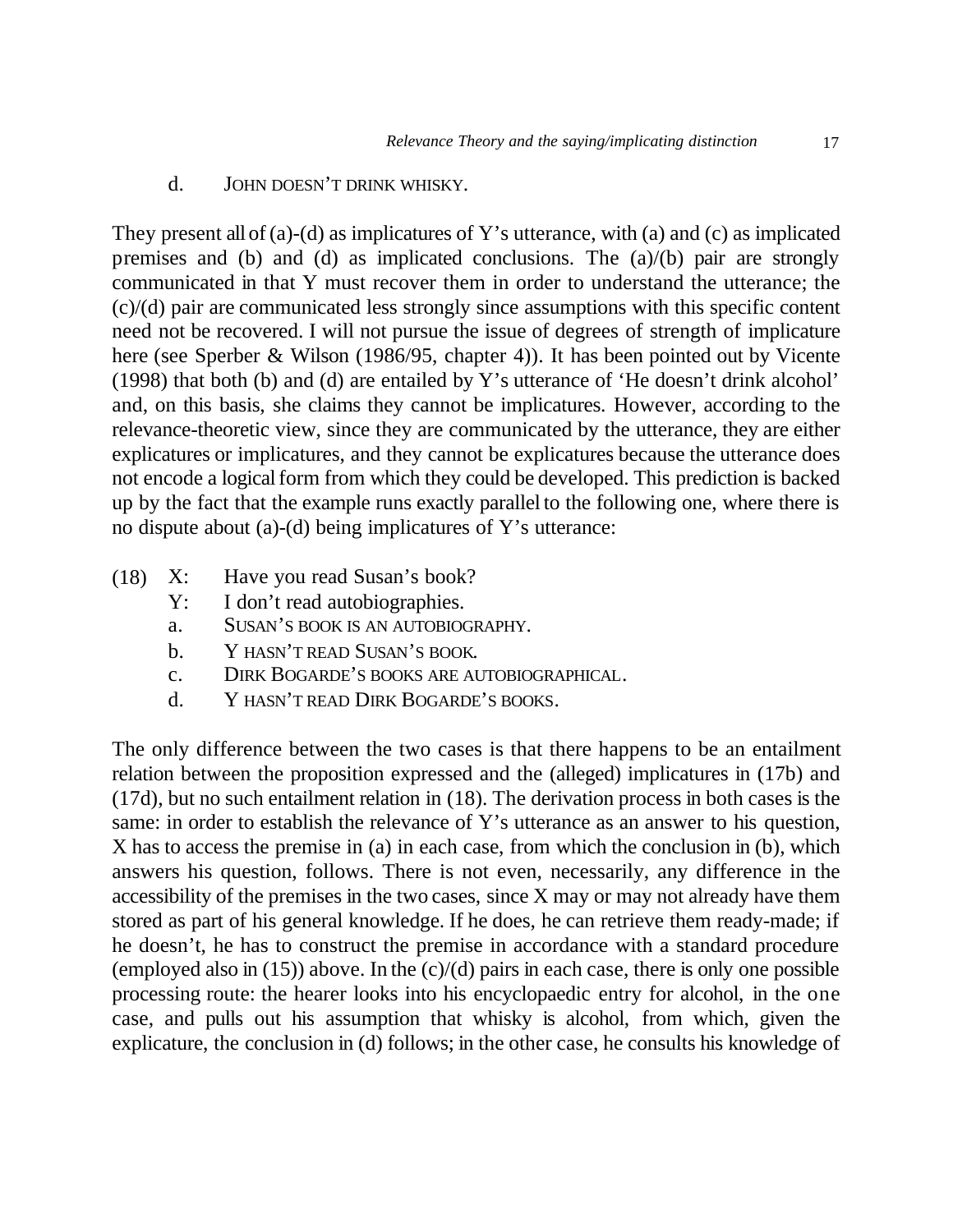autobiographical books and retrieves the assumption about Dirk Bogarde's books, from which, given the explicature, the conclusion in (d) follows.

Consider now the following more controversial examples:

- (19) A:Have you invited any men to the dinner? B: I've invited my father. Implicature: B HAS INVITED AT LEAST ONE MAN.
- (20) A:I can't face lentil bake again tonight; I'm desperate for some meat. B: Good. I've just bought some pork. Implicature: B HAS JUST BOUGHT SOME MEAT.

These are, perhaps, more difficult to accept as cases of implicature, since it seems that the propositional form at issue in each case is not just entailed, but that the crucial shift is from a particular word to an intrinsic component of its meaning. However, following Fodor's (1981, 1998) powerful arguments against lexical decomposition (and any sort of internal structure to lexical concepts), the relevance-theoretic assumption is that lexical decoding is a straightforward mapping from monomorphemic words to atomic conceptual addresses and it is these simple, unstructured conceptual correlates of words that figure in the logical form. The conceptual address for FATHER gives access to a logical entry which specifies the inference to MAN and the conceptual address for PORK may have a logical entry that specifies the inference to MEAT (see Sperber & Wilson (1986/95, chapter 2)). In these cases, deriving the communicated assumptions that B has invited a man, in (19), and that B has bought some meat, in (20), is an entirely inferential process, in fact a straightforward logical inference, so the mechanism involved is essentially the same as that for any implicated conclusion.

This possibility of implicated entailments marks another difference between relevancetheoretic pragmatics and Gricean pragmatics. For Grice, entailments and implicatures were mutually exclusive, a view which remains widespread and which is a natural consequence of an account in which a notion of 'what is said' is doing double duty as semantics and explicitly communicated assumption (more on this in section 7). In my view, the concept of 'entailment' and the concept of 'implicature' belong to different explanatory levels, in fact different sorts of theory, the one a static semantic theory which captures knowledge of linguistic meaning, the other an account of the cognitive processes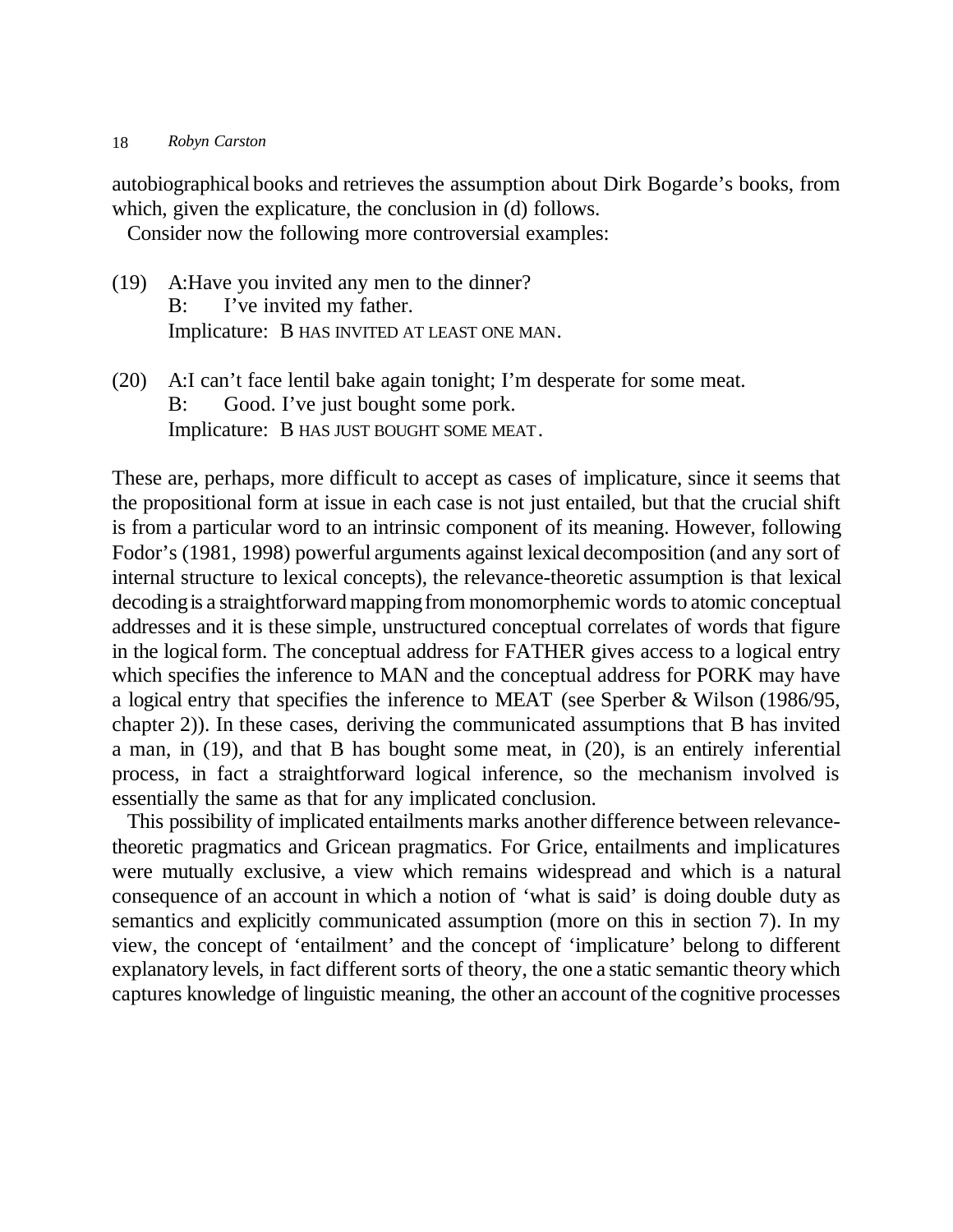and representations involved in understanding utterances, so there is no reason at all why one and the same element of meaning should not fall into both categories.<sup>10</sup>

## **5 The derivation of explicatures and implicatures**

According to relevance theory, the pragmatic inferential system employs the following strategy in order to arrive at the intended interpretation of the utterance:

(21) Consider interpretations (disambiguations, saturations, enrichments, implicatures, etc) in order of accessibility (i.e. follow a path of least effort in computing cognitive effects); stop when the expected level of relevance is achieved.

Interpretive hypotheses are made rapidly, on-line, and in parallel. The mechanism that mediates the inferences from logical form to communicated propositions is one of 'mutual parallel adjustment' of explicatures and implicatures, constrained by the comprehension strategy. The result should consist of (sets of) premises and conclusions making up a valid argument, as in the examples in the previous section, but the important point is that the reasoning need not progress step by step from premises to conclusions. For instance, a particular conclusion, or type of conclusion, might be expected on the basis of considerations of relevance and, via a backwardsinference process, premises constructed (explicatures and implicatures) which will make for a sound inference to the conclusion. The process may involve several backwards and forwards adjustments of content before an equilibrium is achieved which meets the system's current 'expectation' of relevance.

I'll illustrate the process with two examples; see Sperber & Wilson (1997) and, in particular, Wilson & Sperber (2000) for more detailed discussion and exemplification. In the first example, the speaker is responding to a question just asked by the hearer. In such cases, expectations of relevance are quite constrained and specific since the question has indicated the sort of information that would be relevant (would have cognitive effects).

(22) Ann: Shall we play tennis?

 $10$  A consequence of the view that semantic entailments may be conversationally implicated is that one of the standard Gricean diagnostics for implicature, their cancellability (without contradiction), has to be abandoned. For a more extensive discussion of this issue and of the relation between entailments and implicatures, see Carston (forthcoming, chapter 3).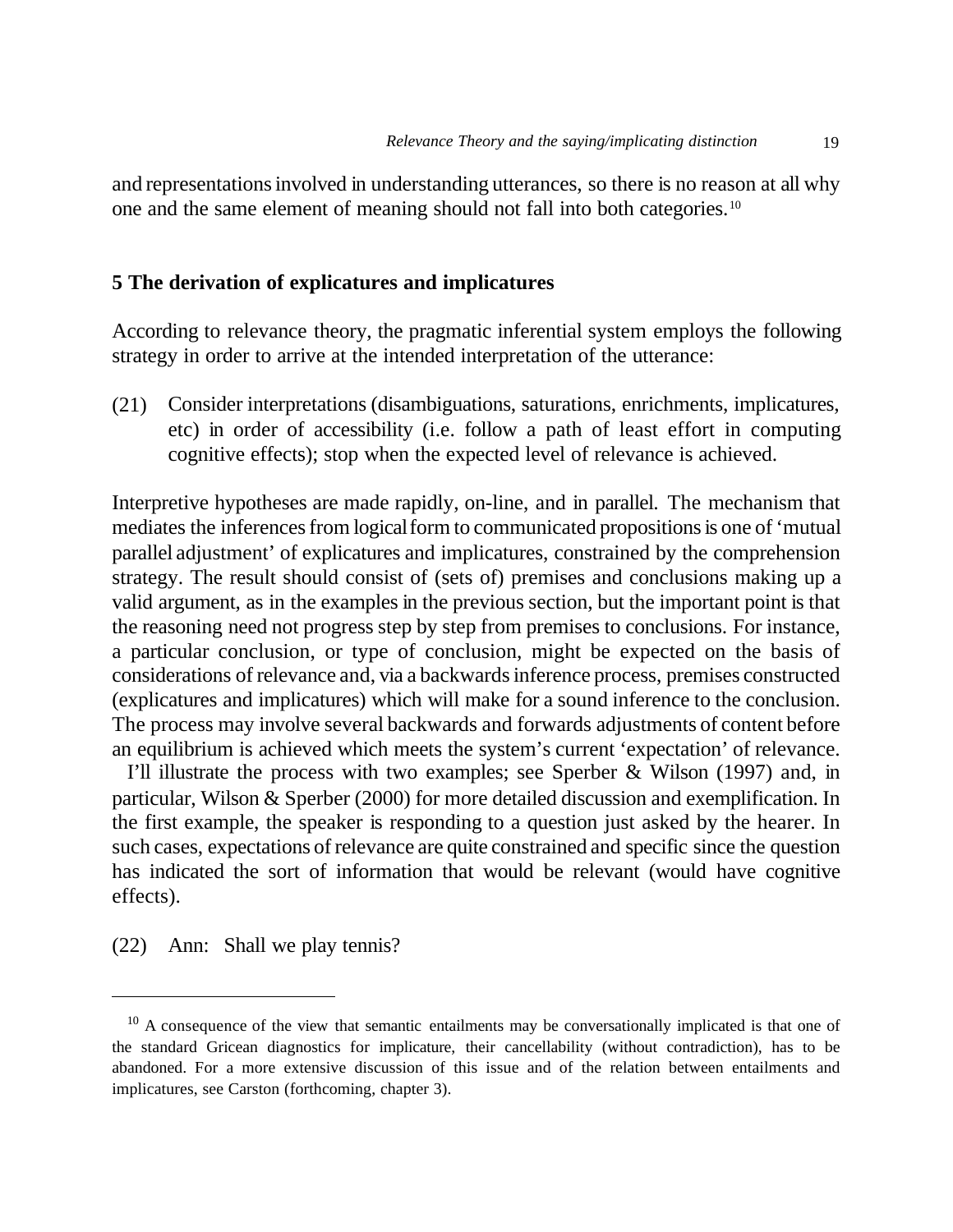| Bob: It's raining.     |                                                                 |
|------------------------|-----------------------------------------------------------------|
| Explicature:           | IT'S RAINING AT LOCATION <sub>A/B</sub>                         |
| Implicated premise:    | IF IT'S RAINING IN LOCATION <sub>x</sub> THEN IT'S NOT POSSIBLE |
|                        | TO PLAY TENNIS AT LOCATION <sub>Y</sub>                         |
| Implicated conclusion: | ANN AND BOB CAN'T PLAY TENNIS AT LOCATION <sub>A/B</sub>        |

In understanding Bob's utterance, the basic explicature constructed from the logical form has to be enriched with a location constituent in order that the implicated conclusion is properly warranted. In this case, the location is anchored to the place of utterance but, as Bob's utterance of the same sentence in the different context in (23) shows, this is not always the case. The location constituent isn't given, but has to be inferred.

| $(23)$ Context: | Bob and Ann live in London. Bob has just got off the phone from |
|-----------------|-----------------------------------------------------------------|
|                 | talking to his mother who lives in New Zealand.                 |
| Ann:            | How's the weather over there?                                   |
| Bob:            | It's raining.                                                   |

The following step by step description of the pragmatic processes involved in understanding Bob's utterance in  $(22)$  is closely modelled on analyses given in Wilson  $\&$ Sperber (2000):

- (24) a. Bob has uttered sentence with logical form: [it is raining] (*Output of linguistic decoding*.)
	- b. Bob's utterance is optimally relevant to Ann. (*Presumption of relevance.*)
	- c. Bob's utterance will achieve relevance by providing an answer to Ann's question. (*Standard expectation created by the asking of a question*.)
	- d. If it is raining in a particular location then it is not likely that one can play tennis in that location. (*Highly accessible assumption which might help to answer Ann's question*.)
	- e. It is raining at Ann and Bob's location*. (First accessible enrichment of Bob's utterance which could combine with (d) to yield an answer to Ann's question.*)
	- f. Ann and Bob can't play tennis at their location. (*Inferred from (d) and (e); satisfies (c); accepted as an implicature of Bob's utterance*.)
	- g. They can't play tennis at their location because it is raining at their location. (*Further highly accessible implicature inferred from (d) and (e), which,*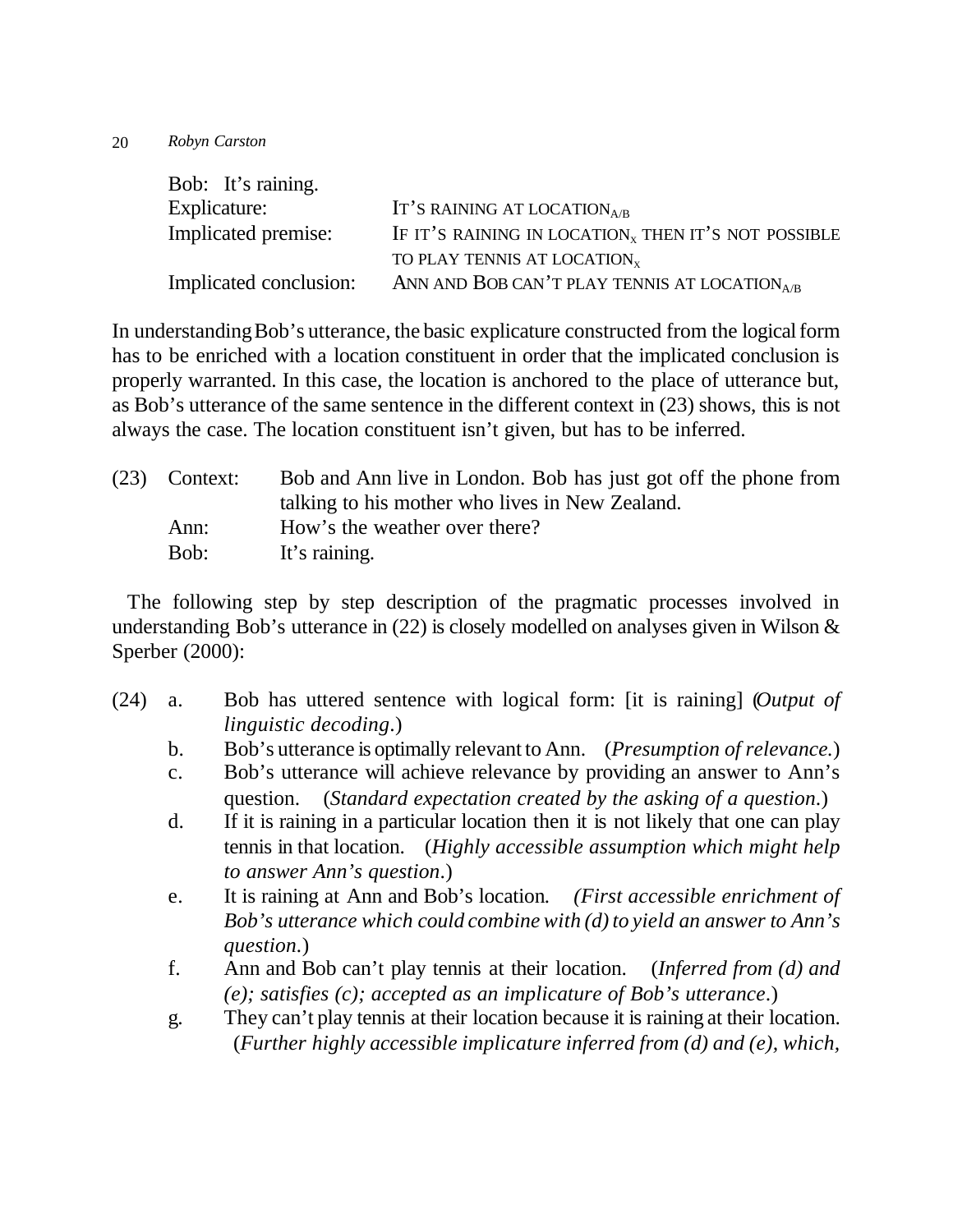*together with (f) and various other (weaker) implicatures, such as (h), satisfies (b), the general expectation of relevance*.)

h. Ann and Bob will have to find some other entertainment. They could go to the cinema, etc.

Bob has not given a direct yes/no answer to Ann's question; rather, Ann has to infer an implicated answer. The extra inferential effort required by Bob's indirect reply to Ann's question is offset by extra effects, specifically, the strongly communicated implicature in (24g) which supplies a reason for the negative answer to her question, and perhaps other weakly communicated implicatures, such as those in (24h).

Two caveats are in order here. First, I have given natural language paraphrases of explicatures and implicatures here which, as always, are merely suggestive of the actual conceptual representations involved. Second, as the comments above about the mutual adjustment process indicate, the steps in the derivation are not to be thought of as sequential. Interpretive hypotheses about aspects of explicit and implicit content are made on-line and adjusted in parallel until both the hearer's expectation of relevance is met and a final stable state of sound inference is achieved.

The second example, given in (25), is not a response to a question, so its relevance is not constrained in that particular way. Let's assume that its explicature is as given in(25b):

- (25) a. He plays well.
	- b. JOHN MURRAY PLAYS THE VIOLIN WELL.

As well as reference assignment, disambiguation of the verb 'play', and supplying of an object argument 'the violin', the concept encoded by 'well' may have to be modulated, in accordance with anticipated implicatures. Suppose the speaker is the director of the National Youth Orchestra and the addressee is Mrs Murray, mother of John, who is manifestly anxious that her son might gain a place in the orchestra. The director, who is aware of what is at stake, utters (25a) to Mrs Murray. Arguably, the explicature developed from the logical form of his utterance is not identical to (25b), but involves a pragmatic enrichment of the concept encoded by the word 'well', call it WELL\*, so that an implicated conclusion that John has a good chance of getting a place in the orchestra is warranted:

(26) a. JOHN MURRAY PLAYS THE VIOLIN WELL\*.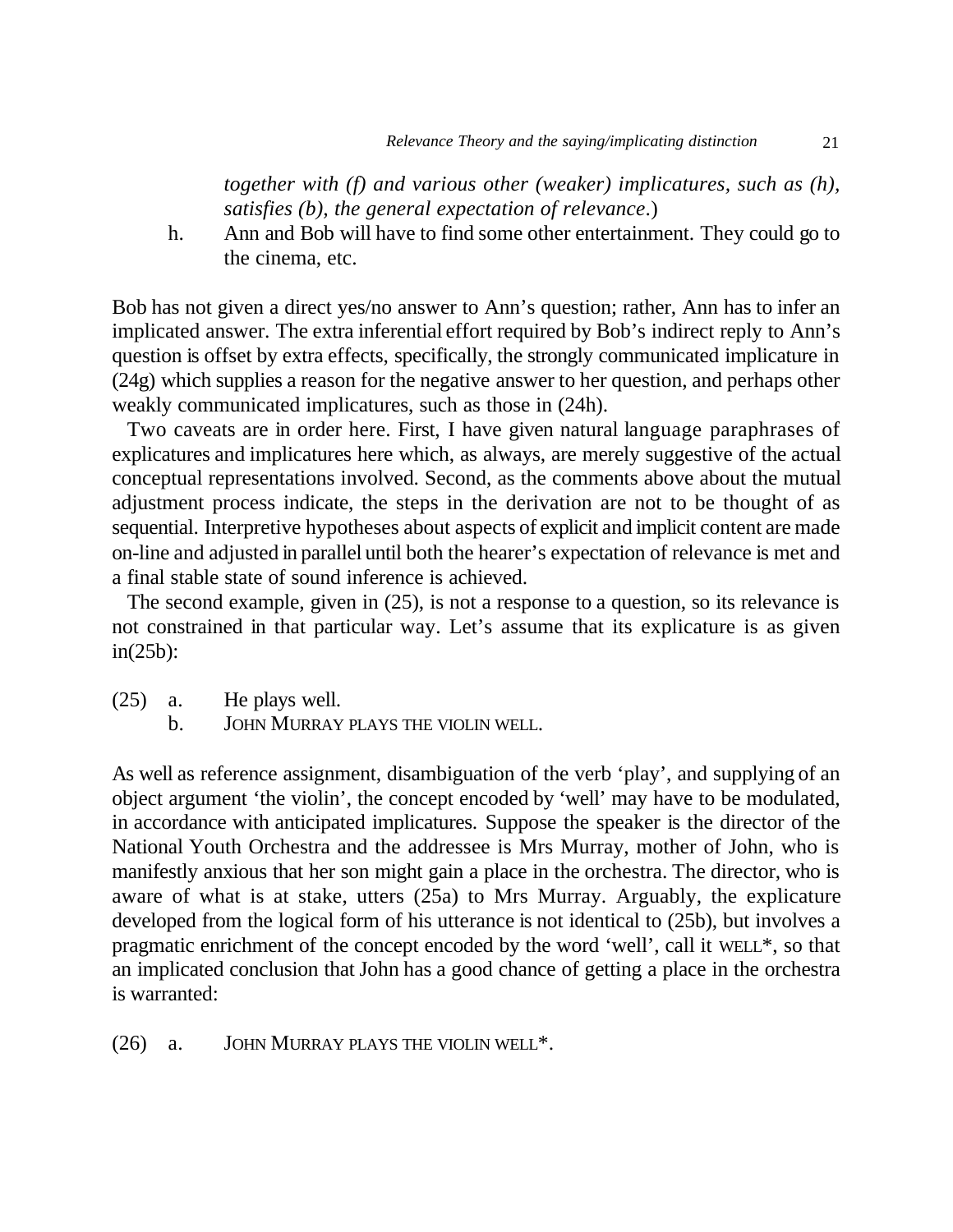- b. SOMEONE WHO PLAYS THE VIOLIN WELL\* HAS A GOOD CHANCE OF GETTING A PLACE IN THE ORCHESTRA.
- c. JOHN MURRAY HAS AGOOD CHANCE OF GETTING A PLACE IN THE ORCHESTRA.

This conceptual narrowing or enrichment is a response to Mrs Murray's specific expectation of relevance (that the director's comment will communicate whether or not her son's playing is good enough for the orchestra); his utterance implicates that John is good enough and its explicature is adjusted so as to warrant that conclusion.

On the basis of just these two examples and the generalcomments about the relevancetheoretic derivation process, it is clear that we have here a considerable departure from the widely held Gricean view of how conversational implicatures are derived and, so, of their derivational relation to the explicit content of the utterance. According to that view, they are inferentially derived on the basis of the antecedently determined 'what is said' and arise as a response to a consideration of why the speaker is saying what she said, what she means (communicatively intends) by saying it.<sup>11</sup> A problem that this serial view raises for some current neo-Gricean approaches is discussed in the next section.

# **6 Explicature or 'generalized' conversational implicature?**

Across a wide range of contexts, utterances of the sentences in (27a)-(29a) are likely to communicate the propositions given in (27b)-(29b) respectively:

(27) a. Bill drank a bottle of vodka and fell into a stupor. b. BILL DRANK A BOTTLE OF VODKA AND AS A RESULT HE FELL INTO A STUPOR. (28) a. Sam and Jane moved the piano. b. SAM AND JANE MOVED THE PIANO TOGETHER. (29) a. If Pat finishes her thesis by September she'll be eligible for the job. b. PAT WILL BE ELIGIBLE FOR THE JOBIF AND ONLYIF SHE FINISHES HERTHESIS BY SEPTEMBER.

 $11$  Interestingly, Francois Recanati, who is a staunch defender of the view that linguistic meaning grossly underdetermines the explicature (or 'what is said', to use his terminology), takes an essentially Gricean position on the derivation of implicatures and hence on the derivational relation between explicatures and implicatures. In his view, the pragmatic processes that determine explicature are distinct from and precede (both logically and temporally) those that determine implicature; see Recanati (1995) and (forthcoming b).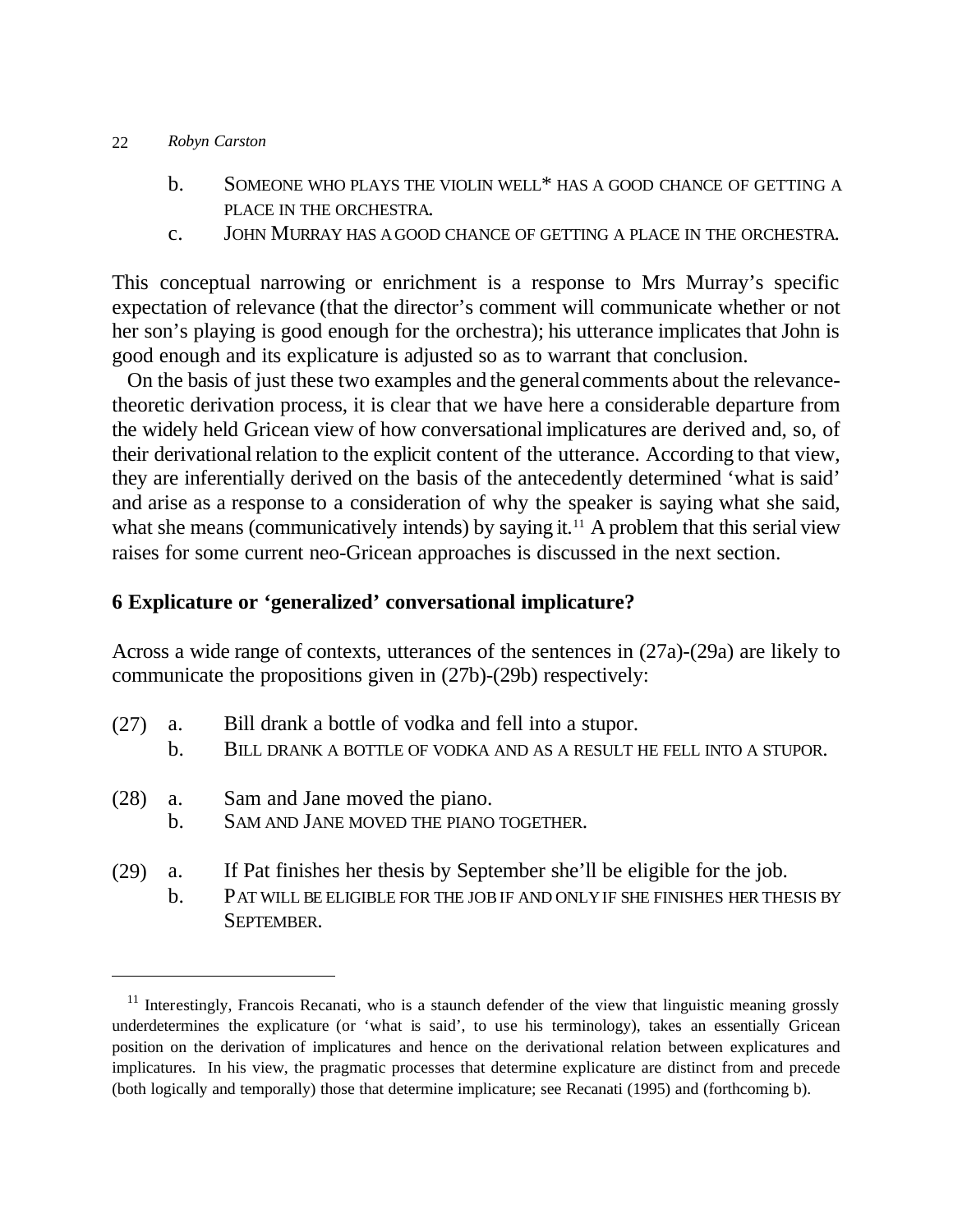According to the relevance-theoretic account, these assumptions are explicatures; they are derived by pragmatically enriching the linguistically encoded logical form. According to various neo-Gricean accounts they are (generalized) conversational implicatures (see Gazdar (1979), Horn (1984), (1989) and forthcoming, and Levinson (1987), (1995), (2000)). This might look like a mere terminological difference of no great import. After all, both camps are making a distinction between two kinds of communicated assumptions: explicatures and implicatures, inRelevance theory; generalized implicatures and particularized implicatures for the neo-Griceans. However, there are substantive differences here, as the rest of this section will demonstrate: (a) the two distinctions do not coincide, (b) the Griceans recognise a level of 'what is said' which is, very often at least, also communicated, and (c) the way in which the category of generalized conversational implicature works, as developed by Levinson (2000) in particular, is directly at odds with relevance theory.

Let's focus briefly on what is perhaps the best known and most intensively studied class of generalized conversational implicatures, those involving scalar inference. Across a wide range of contexts, utterances of the sentences in (30a) and (31a) are likely to communicate the propositions in (30b) and (31b) respectively. Intuitively at least, the process looks quite similar to that in (27)-(29), that is, there is an enrichment (or strengthening) of the encoded content:

- (30) a. I've eaten three of your Swiss chocolates.
	- b. I'VE EATEN JUST THREE OF YOUR SWISS CHOCOLATES.
- (31) a. Some of the children were sick.
	- b. SOME BUT NOT ALL OF THE CHILDREN WERE SICK.

These communicated assumptions are likely explicatures on a relevance-theoretic account, and one might suppose that the neo-Gricean account would treat them as generalized conversational implicatures. But this is not so; rather, on both Horn's and Levinson's accounts, 'what is said' by an utterance of (a) in each case is as given in (c) below and the (generalized) implicature is as given in (d), the two together constituting what is communicated:

- (30) c. I'VE EATEN AT LEAST THREE OF YOUR SWISS CHOCOLATES.
	- d. I HAVEN'T EATEN MORE THAN THREE OF YOUR SWISS CHOCOLATES.
- (31) c. AT LEAST SOME (PERHAPS ALL) OF THE CHILDREN WERE SICK.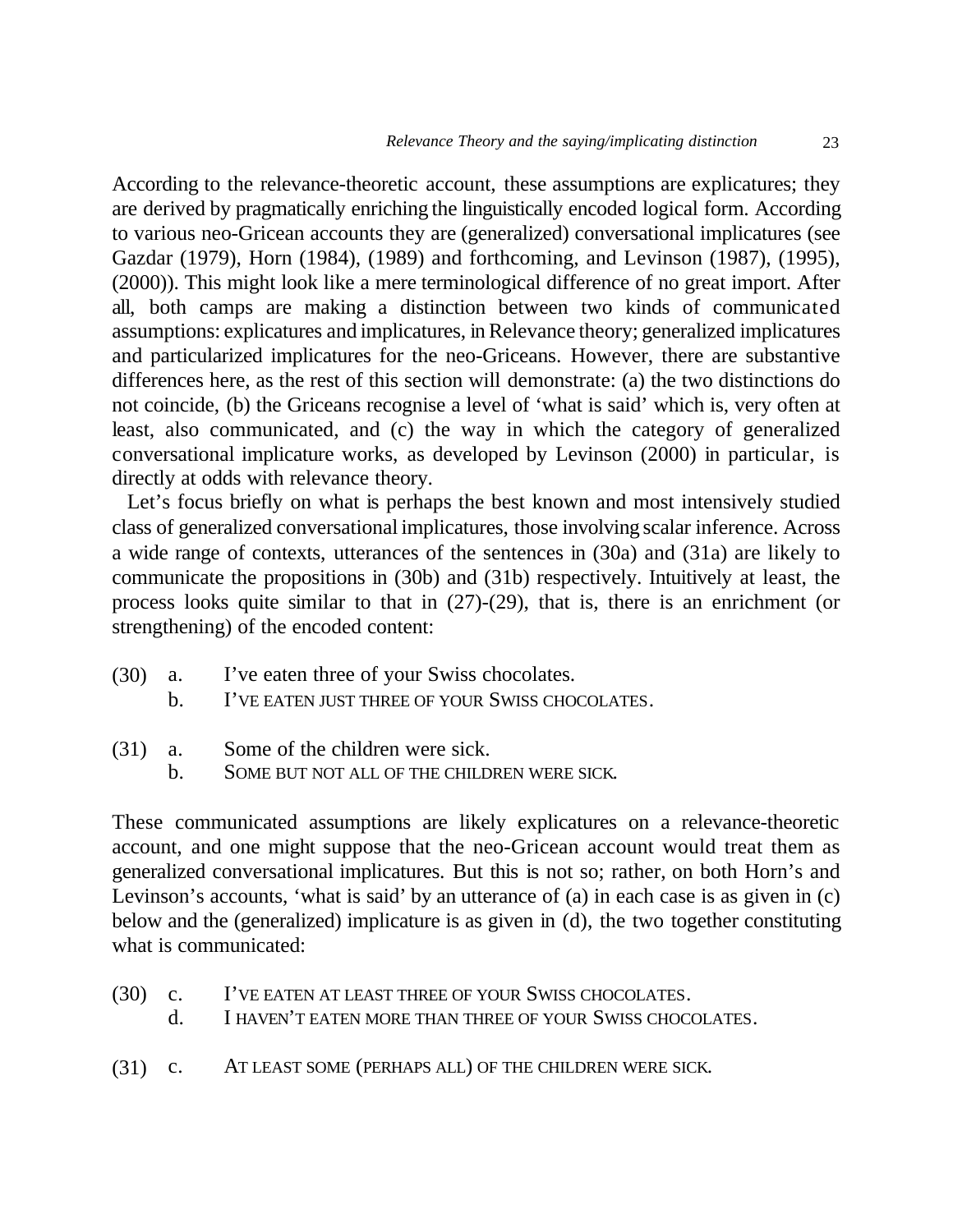## d. NOT ALL OF THE CHILDREN WERE SICK.

This is just one of many possible illustrations of the first two points of difference between the accounts: the distinctions made in the two theories do not line up neatly and, in fact, the Griceans distinguish three kinds of communicated assumptions: what is said and the two kinds of implicature.<sup>12</sup>

The relevance-theoretic view that the pragmatically inferred temporal and causeconsequence connections communicated by many 'and'-conjunctions are elements of explicit content is supported by consideration of the following:

- (32) a. It's always the same at parties: either I get drunk and no-one will talk to me or no-one will talk to me and I get drunk.
	- b. If someone leaves a manhole uncovered and you break your leg, you can sue.

These examples come from Wilson & Sperber (1998, 3) and are based on ones developed by Cohen (1971) in his early argument against Grice's implicature analysis of the conjunction strengthenings. The point is that (32a) is not understood as expressing a redundant disjunction (P or P), as it should be if the inferred relations constitute implicatures (and, so, do not contribute to truth-conditional content), and the injunction to sue in (32b) is made on the condition that the leg-breaking was caused by the uncovered manhole.

Levinson (2000, chapter 3) acknowledges these sorts of examples and adds others, involving scalar inference, such as (33a) and (34a), which express the propositions given in (33b) and (34b) respectively:

<sup>&</sup>lt;sup>12</sup> Both Horn and Levinson develop pragmatic systems which feature two distinct, in fact conflicting, pragmatic principles, one of which accounts for the cases in  $(27)-(29)$ , the other for the scalar cases. See Horn (1984), (1989) and Levinson (1987), (1995), (2000), and, for some critical discussion of these approaches, Carston (1998b). There has been some acceptance in the neo-Gricean ranks of the role of pragmatic enrichment in determining 'what is said' (or truth-conditional content): for instance, Horn (1992), (1996) supports the enrichment analysis of the cardinal number cases, from an encoded 'at least' semantics to an explicitly communicated 'exactly' meaning, in many contexts, but does not believe it extends to the 'inexact' scalar operators, such as partitive 'some'. Geurts (1998), who is neither a neo-Gricean nor a relevance-theorist, argues that all scalars can have a 'bilateral' truth-conditional content in certain contexts. These developments shove a strong wedge between the classic equation of linguistic semantics with 'what is said' (the truth-conditional content of the utterance).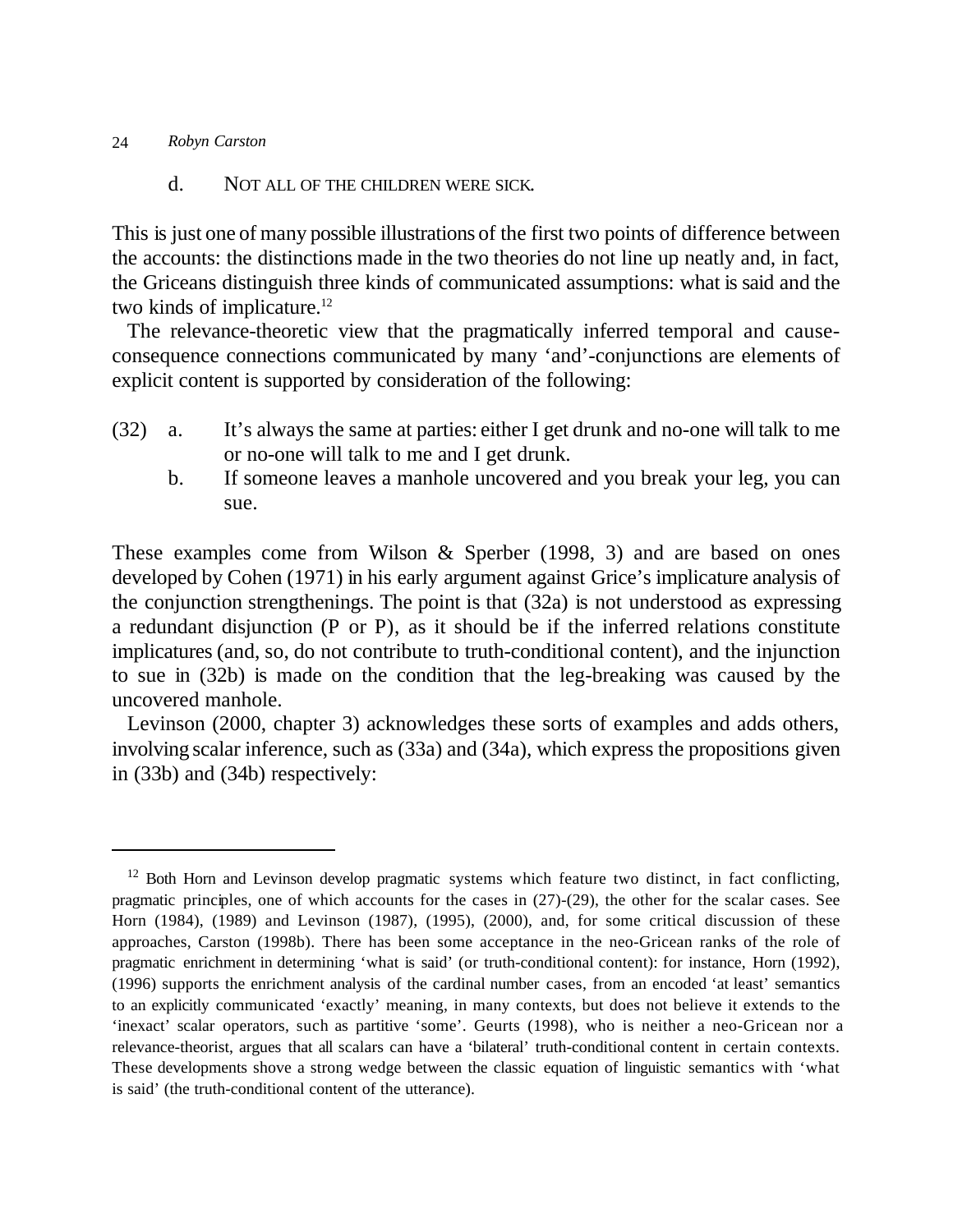- (33) a. If each side in the soccer game got three goals, then the game was a draw.
	- b. IF EACH SIDE IN THE SOCCER GAME GOT *EXACTLY* THREE GOALS, THEN THE GAME WAS A DRAW
- (34) a. Because the police have recovered some of the gold, they will no doubt recover the lot.
	- b. BECAUSETHE POLICE HAVE RECOVERED SOME *BUT NOT ALL* OF THE GOLD, THEY WILL NO DOUBT RECOVER THE LOT.

He labels the constructions in these examples (conditionals, disjunctions, comparatives, etc.) 'intrusive constructions' because they have the property that 'the truth conditions of the whole expression depend on the implicatures of some of its constituent parts' (Levinson 2000, 213-214). The idea here seemsto be that while the unembedded scalarcontaining clause and the unembedded conjunction each conversationally implicates the pragmatically inferred meaning, when they are embedded in one of the 'intrusive constructions', that implicature gets composed into the semantics (the truth-conditional content) of the larger structure.

Even if we could come up with a satisfactory explanation, which I doubt, of why an element of meaning should shift its status from implicature (hence non-truth-conditional) to truth condition in this way, the following argument seems to indicate that this is just not the right way to be thinking about what is going on:

(35) Premise 1: If someone leaves a manhole cover off and you break your leg, you can sue them. Premise 2: Someone left a manhole cover off and Meg broke her leg. Conclusion: Meg can sue them.

I take it that this is an impeccably valid argument. But if Levinson's description of the phenomenon is correct, this should not be valid because the truth-conditional content of the antecedent of the conditional and the truth-conditional content of the second premise would not be the same, so the modus ponens deduction could not go through. On that sort of account, while the cause-consequence relation between the conjuncts is an element of what is said by the conditional (an 'intrusive' construction), it is merely an implicature of what is said by the unembedded conjunction in the second premise. On the explicature account, on the other hand, the validity of the argument is explained, since the conclusion follows deductively from the premises, both of them having been pragmatically enriched in the same way.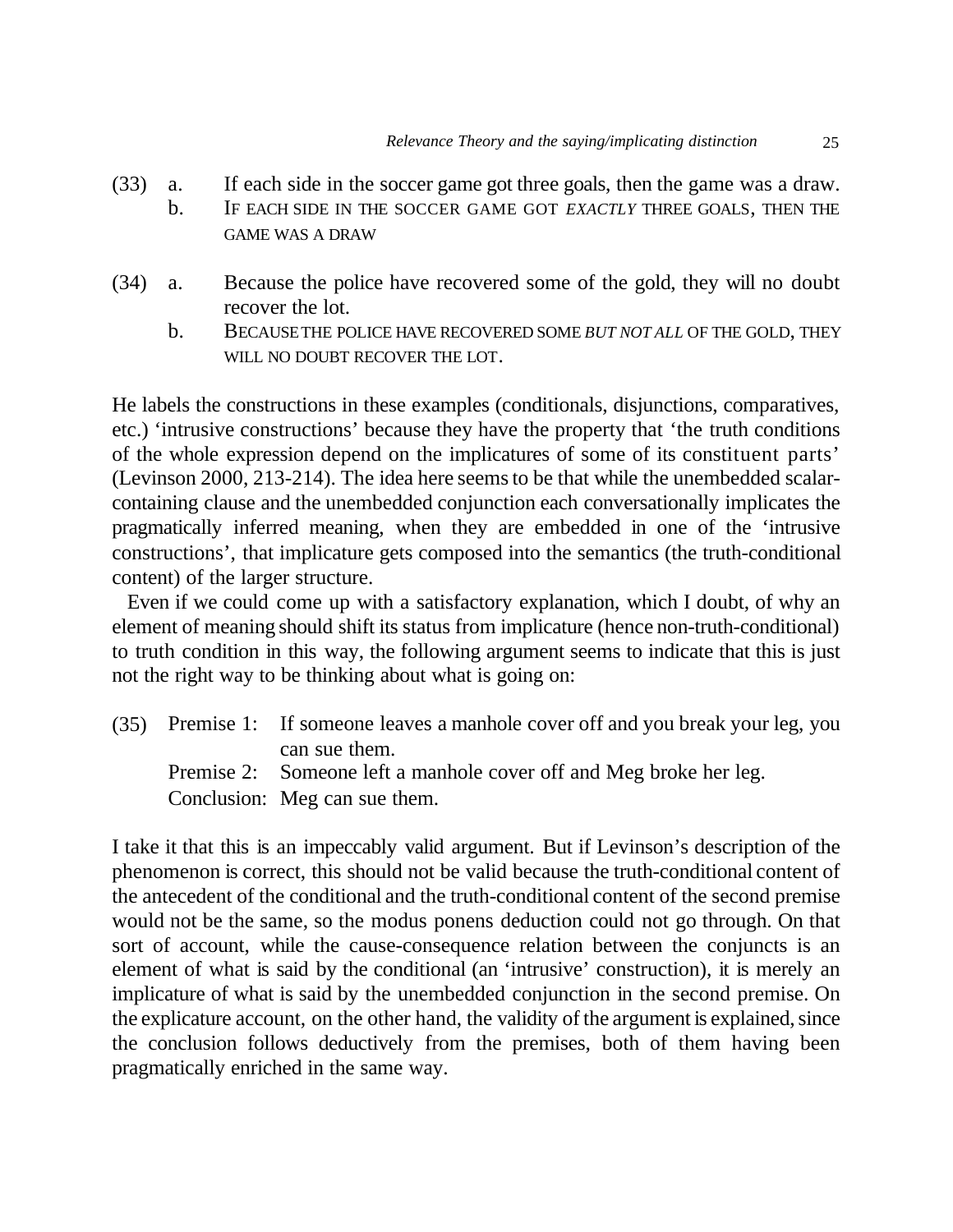I'll finish this section with a brief mention of what Levinson calls 'Grice's circle', that is, the interdependence of what is said and what is implicated. On the basis of the examples just considered and a huge range of further cases, that he has amassed, of apparent 'pragmatic intrusion' into truth-conditional content, Levinson points out that there is a pressing problem for the standard Gricean story: the derivation of implicatures depends on a prior determination of 'what is said', but 'what is said' itself depends on implicatures (Levinson 2000, 186-187). This does seem to present an unworkable circularity if the standard Gricean assumptions are maintained: (a) any meaning derived via conversational principles constitutes an implicature, and (b) implicature calculation arises from the application of the maxims to 'the saying of what is said'. It is not, however, a problem for relevance theory, which makes neither of these assumptions. As the account of the derivation of explicatures and implicatures in the previous section showed, the pragmatic inferences involved in deriving explicatures and implicatures occur in parallel, the process being one of mutual adjustment until the propositional forms stabilise into an inferentially sound configuration which meets the expectation of relevance.

Levinson equates the saying/implicating circle with a semantic/pragmatic circle; that is, linguistic semantics is the input to pragmatic inference and semantics itself is dependent on, not autonomous from, pragmatic inference. But this is only so on the (widely held) assumption that 'what is said' (the truth-conditional content of a linguistic utterance) is 'the proper domain of a theory of *linguistic meaning*' (Levinson 2000, 186 [my highlighting]). In the next and last section, I look at various versions of such a semantically-oriented notion of 'what is said' and conclude that, given a (context-free) semantics for linguistic expression types, together with the concept of explicature, it is difficult to find any role for such a conception.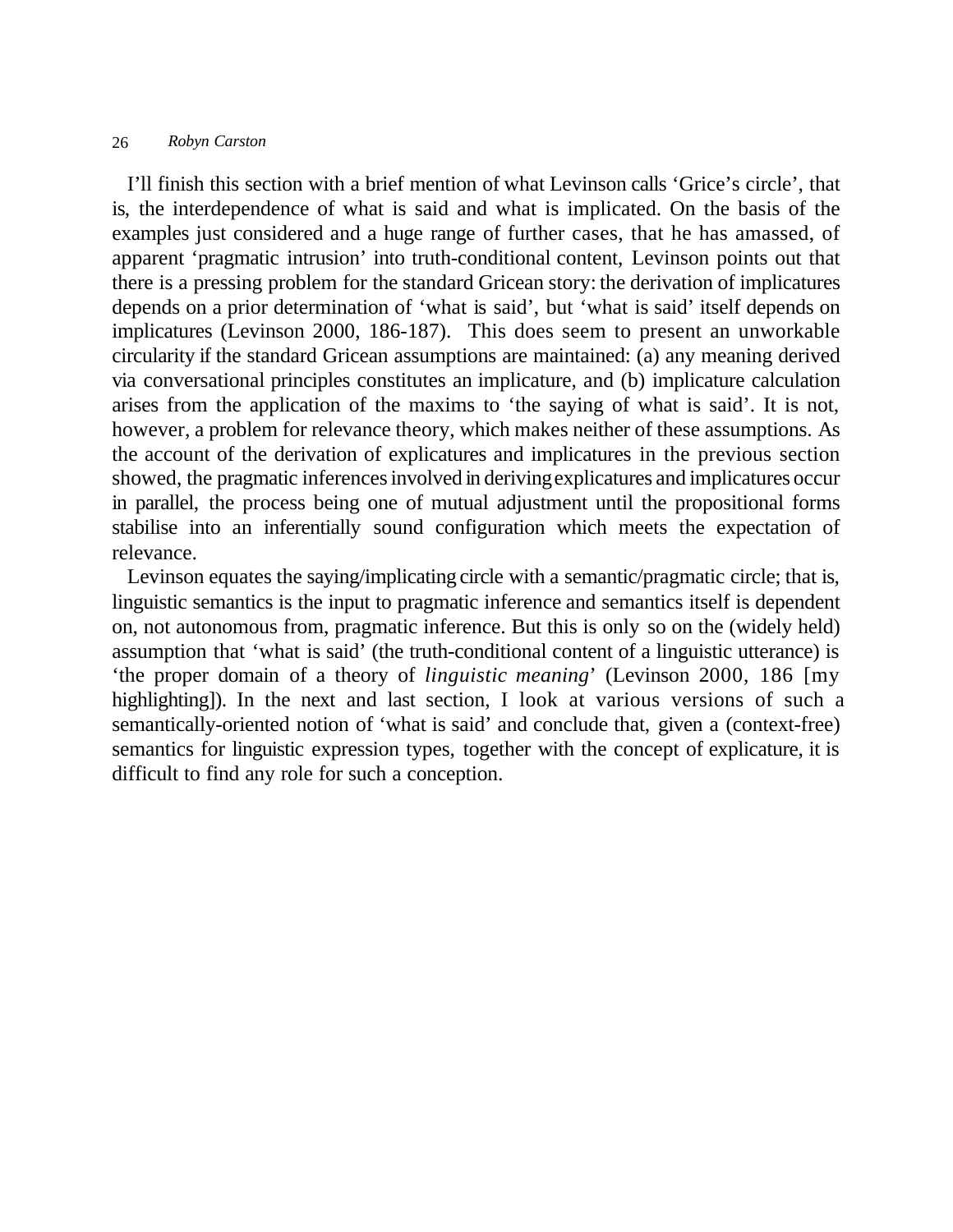## **7 Semantics, 'what is said' and explicature**

In Gricean theory, 'what is said' takes part in two slightly different distinctions: what is said versus what is implicated, and what is said versus what is meant (that is, what falls under the speaker's communicative intention). The second distinction seems to allow, more obviously than the first, for the possibility that 'what is said' is not meant, that it may not be part of what the speaker communicates but, rather, may be used as an instrument for the communication of something else. It is this possibility that certain truth-conditional semanticists call on when they invoke a 'pragmatic' (= implicature) account for cases like the following:

- (36) a. Everyone screamed.
	- b. The door is locked.
	- c. There is milk in the fridge.
	- d. I've had breakfast.

The idea is that what is said by an utterance of (36a) is that everyone (in existence) screamed, but what is meant, hence implicated, on any given occasion of use will almost always be somethingmore specific (e.g. everyone watchingsuch and such a horror movie screamed). Similarly, for (36b), what is said is that there is one and only one door (in the universe) and it is locked, but what is meant concerns the lockedness of some specific door in the context. In both cases, what is said directly reflects the (alleged) semantics of the construction and isso patently false that it cannot be part of what is meant. In both (36c) and (36d), a very weak general proposition is what is said: for (36c), that there is some presence of milk in the fridge (perhaps just a stale drip or two on a shelf); for (36d), that my life is not entirely breakfastless. Something much more specific is understood in context (for instance, that there is milk usable for coffee in the fridge; that I've had breakfast today) and, arguably, it is only these latter that are meant. See, for instance, Kripke (1977), Berg (forthcoming) and Borg (forthcoming), who explicitly take this position, and Larson & Segal (1995, 329), who assess its pros and cons for cases such as (36a) and (36b). In some discussions where this saying/meaning distinction is employed, there is a shift from talk of what the speaker says to 'what the *sentence* says', thereby making it quite clear that 'what is said' is a semantic notion to be kept distinct from what is communicated or meant.

Although Grice occasionally invoked this sort of distinction himself (for instance, in cases of mistaken definite descriptions, see Grice (1969, 142)), when pressed it seems that he really wanted his concept of 'what is said'to entail speaker meaning; that is, what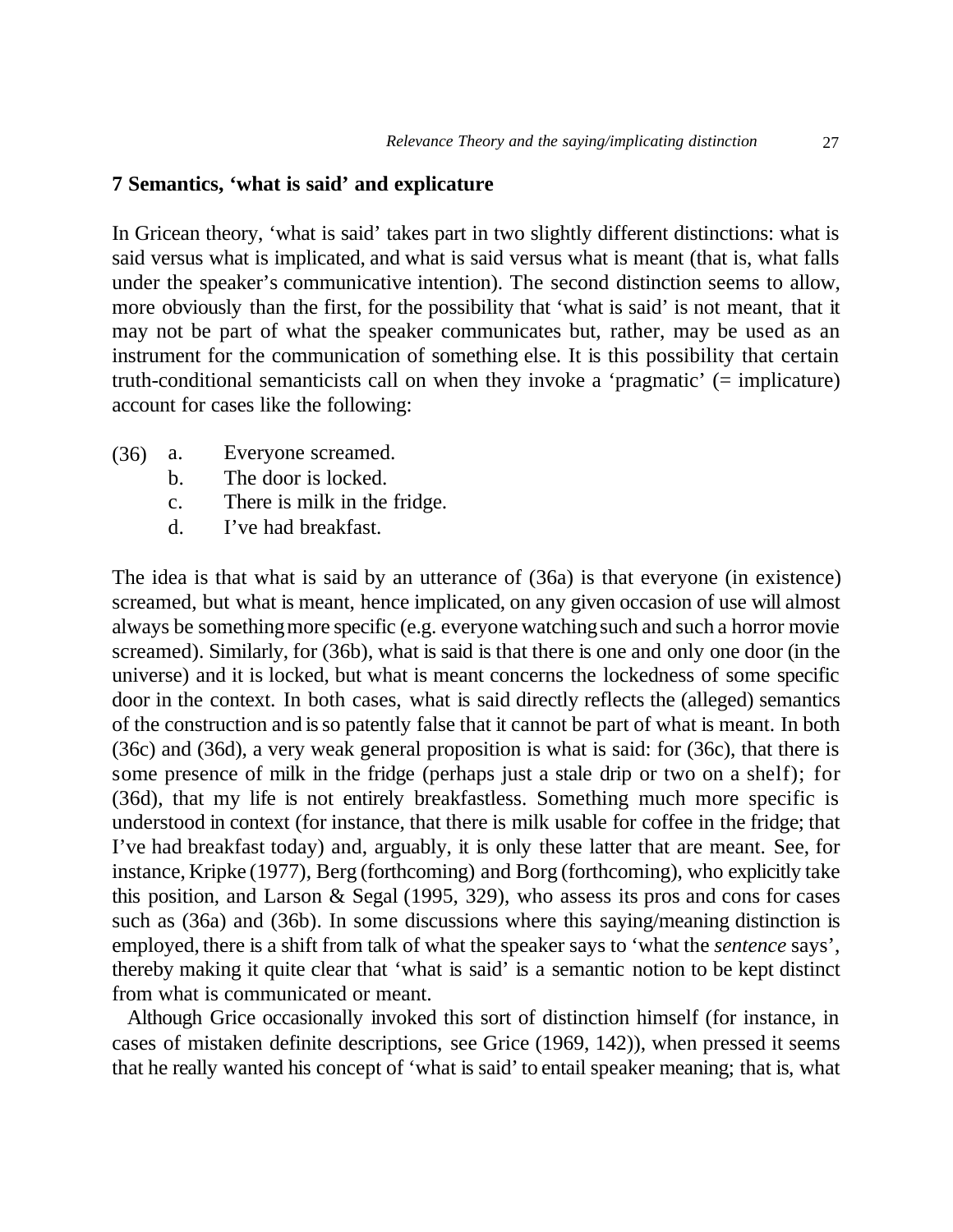the speaker said was to be taken as (part of) what the speaker meant (communicated). Evidence for this comes from his discussion of cases of nonliteral language use, such as metaphor and irony. In such cases, it is clear that the proposition literally expressed is not something the speaker could possibly mean (e.g. 'You are the cream in my coffee') and, tellingly, Grice moves to the locution 'what the speaker made as if to say' (Grice 1975, 53). Furthermore, as Neale (1992) makes clear, the entailment from 'U said that p' to 'U meant that p' is an indispensable component of Grice's theory of (non-natural) meaning.

Grice seems to have wanted 'what is said' to be both speaker meant and semantic (or at least, as he put it, 'closely related to the conventional meaning of the words (the sentence) uttered ...' Grice (1975, 44)). But, as far as I can see, it's just not possible for these two properties to reside together. The problem is the (often considerable) gap between the meaning of the linguistic expression used and any of the propositions the speaker can be supposed to have meant/communicated. It's not just nonliteral uses that force a prizing apart of these two properties, asthe perfectly literal uses in (36), and those in section 3 above, illustrate. On the relevance-theoretic account, this particular tension doesn't arise because the domain of the distinction at issue is that of communicated assumptions (i.e. speaker meaning). The only linguistic semantic notion in play is that of the schematic logical form which is the output of context-immune linguistic decoding, not something that could be deemed to be 'said' in any sense by the speaker.

Bach (1994) has an interesting response to this conflict in the Gricean conception. He develops a three-way distinction: what is said/impliciture/implicature. The impliciture/implicature distinction is very similar to the explicature/implicature distinction: it is a distinction between communicated propositions, 'implicitures' being the result of pragmatic processes of completion and expansion (i.e. enrichment) of the linguistic semantic content of the utterance. The third party in the distinction, 'what is said', is intended to be an entirely semantic notion, albeit not the standard truth-conditional one since it may be subpropositional (a 'propositional radical' Bach (1994, 127)), as in the case of 'Paracetamol is better' and the others in (4) above. He drops Grice's entailment from 'what is said' to 'what is meant' and imposes the strong requirement (which he takes to have been intended by Grice) of a 'close syntactic correlation', constituent for constituent, between the linguistic expression used and 'what is said' (Bach 1994, 142). This move comes at the cost of an extra interpretive level in the overall picture since he seemsto acknowledge context-free linguistic type meaning(schematic 'logicalform'), but this is distinct from 'what is said', which concerns the semantics of linguistic tokens (specific uses of an expression) and so is context-relative to a degree. Of course, economy considerations are overridden if the extra distinction can be shown to be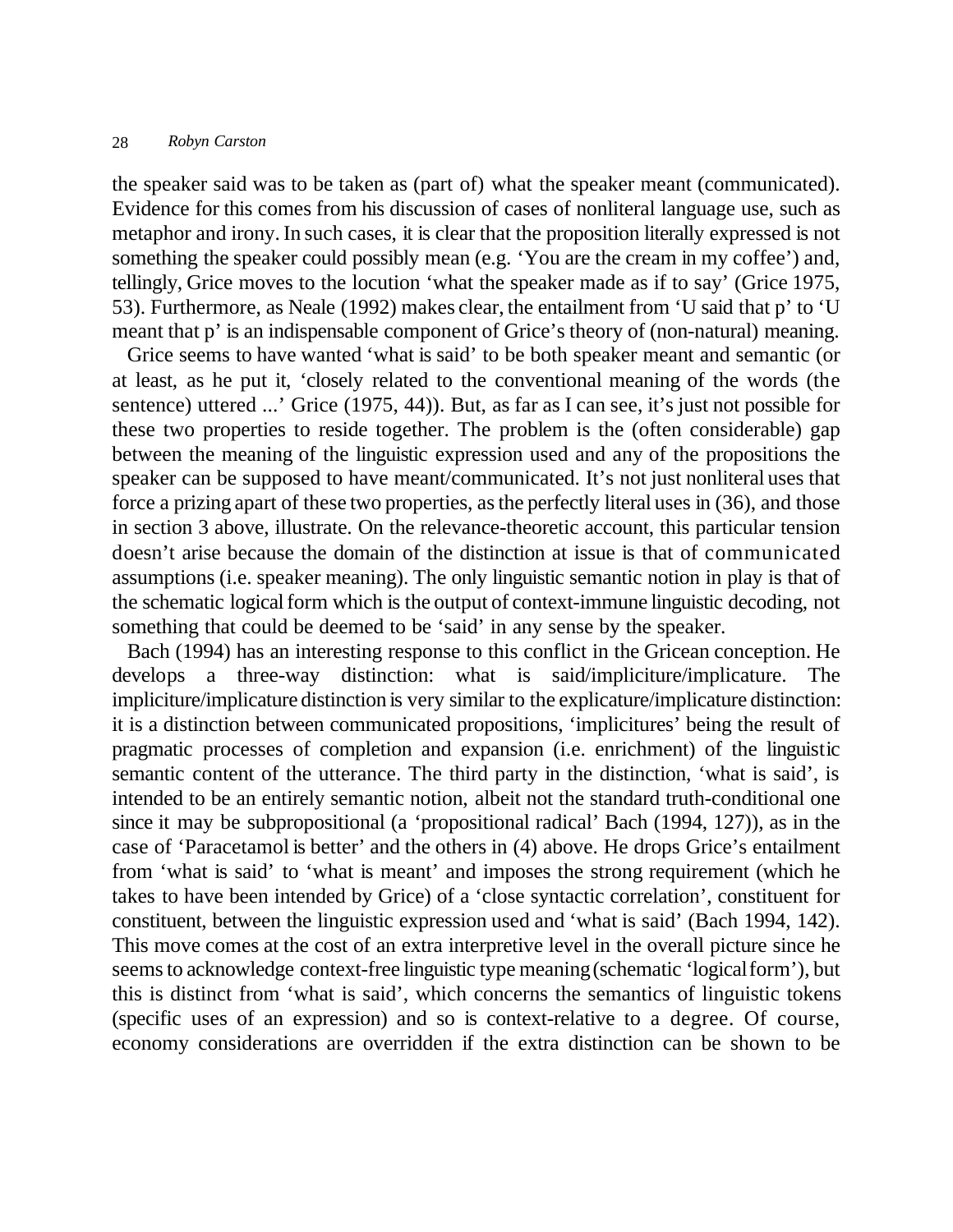required by the facts of linguistic communication. So let's consider whether or not that is the case.

A crucial feature of the account concerns the role played by context in determining what is said. Bach (1997, 2001) assumes that there is a narrow semantic type of context quite distinct from the wide pragmatic context that comes into play in the derivation of implicitures (or explicatures) and implicatures. This general idea was aired in section 3.1 in a discussion of the process of demonstrative pronoun saturation where it was found to be unworkable. Bach is aware of that problem and insists that narrow context is restricted to just 'a short list of variables, such as the identity of the speaker and the hearer and the time and place of an utterance' (Bach 1997, 39), so that it applies only to 'pure' indexicals such as 'I', 'you', 'here', and 'now' which, it is claimed, can be contextually saturated without the need for consideration of the speaker's communicative intentions (hence without any guidance from pragmatic principles). In fact, the concept of a pure indexical is very dubious. With the possible exception of 'I', all the examples standardly cited are intention-dependent; for instance, 'here' could refer to the spot on which the speaker is standing, the room she is in, the building, the city, etc. Furthermore, as noted earlier, disambiguation cannot be achieved by narrow context alone, but has to involve speaker intentions, which precludes it from any role in determining a purely semantic 'what is said'.

So what we seem to end up with as 'what is said' is a set of propositions or propositional radicals with perhaps a few indexical values fixed but most not. What is this good for? According to Bach, it provides the linguistic basis for figuring out the implicitures (explicatures) and implicatures of the utterance (that is, what is communicated). But that's what decoded linguistic expression type meaning does, and, in fact, the two differ only in that 'what is said' may have the odd referent filled in. Both are (or may be) subpropositional so it's not as if 'what is said' on this account can function in the way envisaged in the Gricean programme (that is, as the truth-conditional content of the utterance and so the propositional basis for the calculation of implicatures). It looks very much as if this semantic notion of 'what is said' is redundant. For a more extensive investigation of Bach's idea, see Carston (forthcoming, chapter 3, section 3.5).

Any *semantic* notion of 'what is said' is likely to endorse the view that: 'the constituents of what is said must correspond to the constituents of the utterance' (Bach 1994, 137). Coupling that with the widely held assumption that sentence semantics is propositional and so truth-conditional, leads to the endorsement of a principle along the following lines, where 'what is said' is to be understood as the proposition strictly and literally expressed by an utterance (see discussion in Reimer (1998)):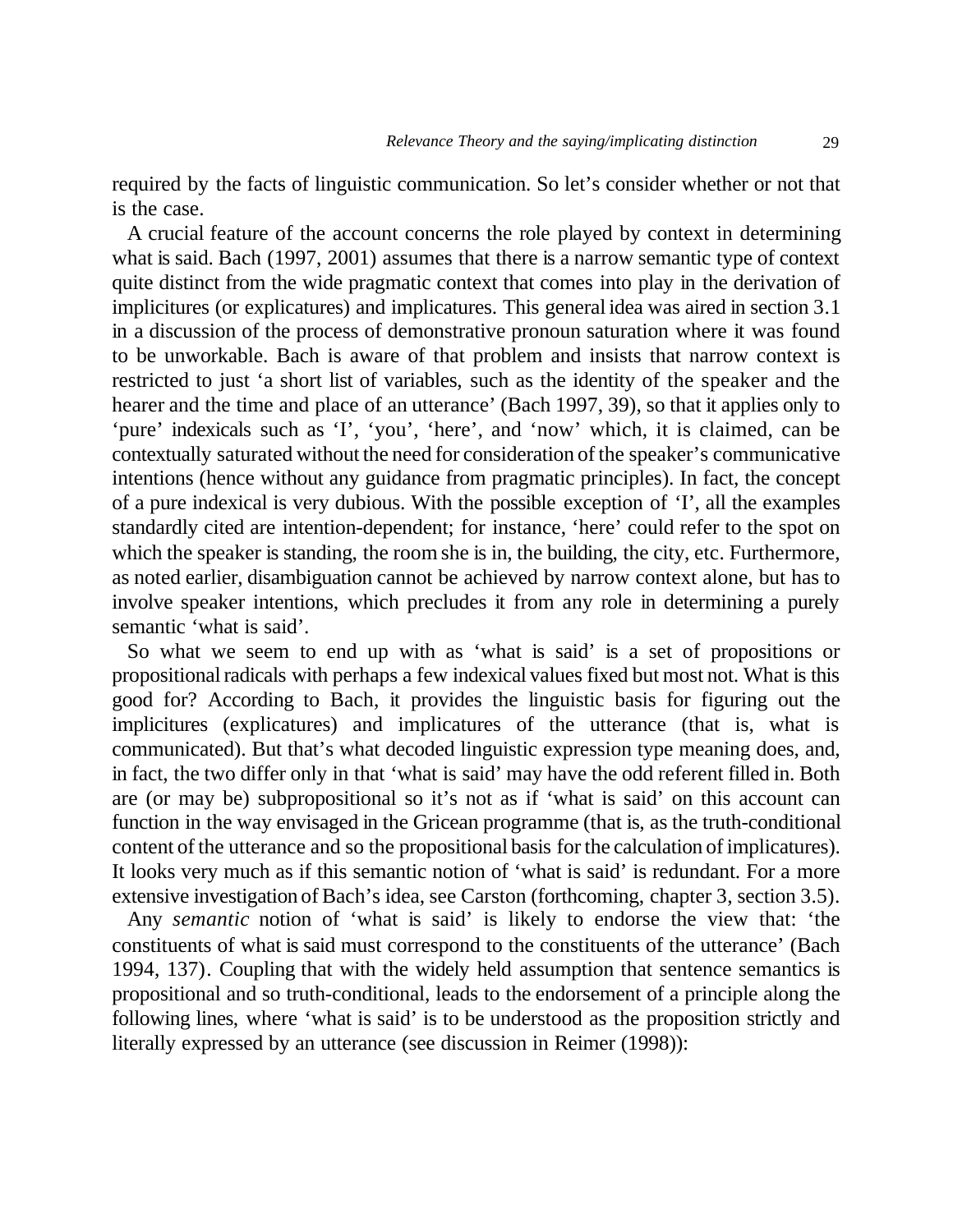(37) An adequate semantic theory *T* for a language *L* should assign *p* as the semantic content of a sentence *S* in *L* iff what is said by a speaker in uttering *S* is that *p*.

There are (at least) two ways to go in developing a linguistic semantics that adheres both to this principle and to the 'syntactic correlation' requirement. One is to accept that the proposition expressed by a sentence is often trivially true or patently false, is seldom meant by the speaker and is quite remote from the proposition that native speaker intuitions deliver. The other is to take intuitions about truth-conditional content to be the primary data of a semantic theory and, so that the 'syntactic correlation' requirement is met, to postulate the imperceptible presence of a range of constituents in the logicalform of the sentence (orsubsententialexpression). Space precludes anything more than a brief word on each of these ways of marrying 'what is said' and natural language semantics.

The second position - intuitive truth conditions and covert indexicals in logical form has been given recent prominence by Stanley (2000). For instance, since an utterance of (38a) can be understood (in a particular context) as expressing the proposition in (38b), there must be a covert marker in the logical form of the sentence which indicates that a contextual value for a location is to be supplied. Similarly, mutatis mutandis, for the italicised elements in the propositions expressed by utterances of (39a)-(41a):

- (38) a. It's snowing. b. IT'S SNOWING *IN ABERDEEN*.
- (39) a. On the table.
	- b. *THE MARMALADE IS* ON THE TABLE.
- (40) a. Every bottle is empty.
	- b. EVERY BOTTLE *IN THIS CRATE* IS EMPTY.
- (41) a. She seized the knife and stabbed her husband.
	- b. XSEIZEDTHE KNIFEAND *A FEW SECONDS LATER* X STABBED HER HUSBAND*WITH THE KNIFE*.

The cost of this approach is high - myriad hidden elements in logical form - and, if the view of relevance theorists and others (see endnotes 6 and 7) is right, it is an unnecessary cost, since these constituents can be recovered on pragmatic grounds alone by a process of free enrichment(see sections 3.2 and 5 above). On that view, the proposition explicitly communicated by an utterance may contain unarticulated constituents; that is,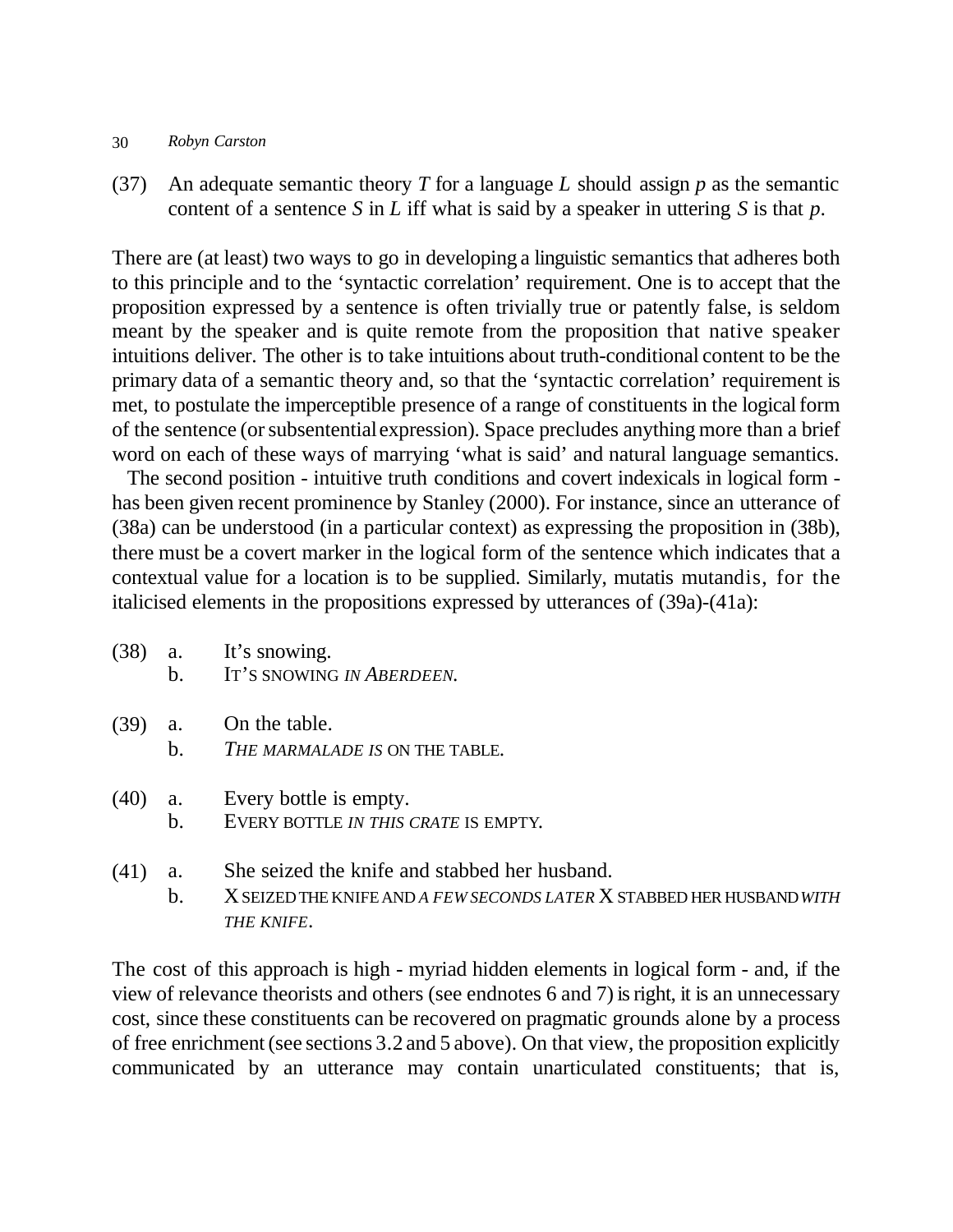constituents which are not present in the logical form of the sentence or subsentential expression uttered. The italicised constituents in (38b)-(41b) are likely candidates. The conceptual semantics of the sentence is exhausted by the schematic, possibly subpropositional, decoded logical form, and it is at this level of encoded linguistic meaning, not at the level of the intuitive truth-conditional content or explicature, that the principle of semantic compositionality holds (for discussion of this point, see Powell (2000) and Carston (forthcoming, chapter 2)).

The remaining truth-conditional semantic variant of 'what is said' eschews both hidden elements in logical form and the possibility of unarticulated constituents in 'what is said' by the utterance of a sentence. What you see or hear is what you get. Borg (forthcoming) advocates a truth-conditional account which yields, for instance, the following truthstatements:

- (42) a. 'It is snowing' is true (in L) iff it is snowing.
	- b. 'Mary can't continue' is true (in L) iff Mary can't continue.

The right hand side specifies the semantic content of the sentence mentioned on the left, and that is what a speaker says when she utters the mentioned sentence. Semantic compositionality is satisfied since there is a one-for-one correlation between linguistic constituents and constituents of 'what is said'. These are very general, highly permissive truth-conditional specifications; for instance, (42b) is true provided there is something (anything) that Mary is unable to continue doing: running, staying up late, seeing John, pursuing university studies, etc. In fact, it seems likely that the sentence 'Mary can't continue' is always true (since there is bound to be some activity or other that Mary cannot continue at any given moment). The strong intuition that this sentence is usually used to express something much more specific, which may be true or false, is an intuition about speaker meaning/communication, not about linguistic meaning/saying, and so is a matter for a theory of communication (or speech acts), not for semantics.

One might have qualms about the apparent prediction of this approach that sentences such as 'Mary can't continue', 'John's book is on a shelf', 'It's night-time' are virtually always true, and others, such as 'Everyone was sick', 'The door is closed', 'It isn't nighttime' are always false. One might have qualms about the consequence that quite often every proposition the speaker communicates/means by uttering a linguistic expression is an implicature; that is, she communicates nothing explicitly. But where this picture really seems to come unstuck is, yet again, with indexicality.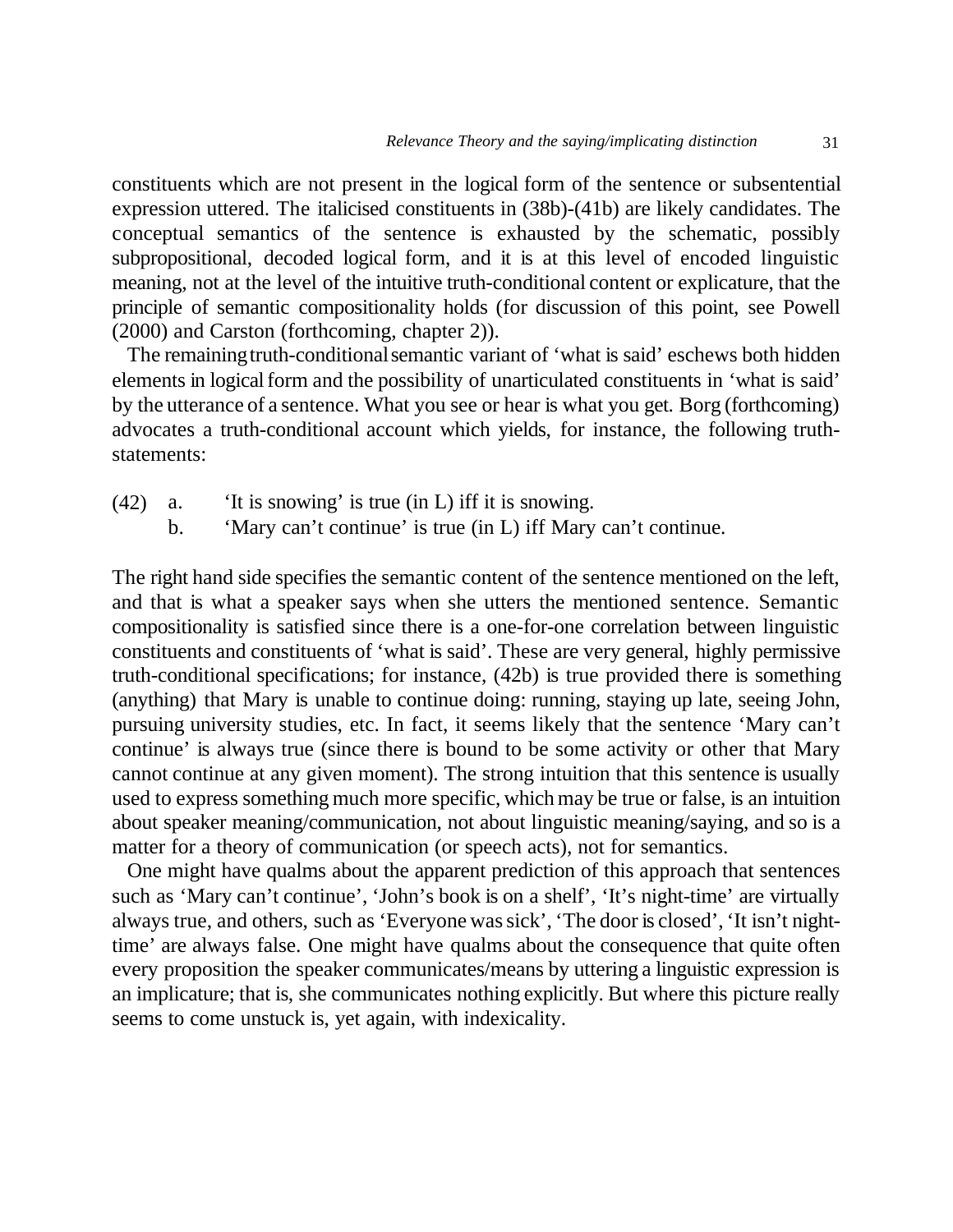Borg acknowledges that in order to accommodate overt indexicality the truth-statements would have to be relativized to features of context, perhaps in the form of Higginbotham's (1988) 'conditionalized' truth-statements, such as the following:

(43) If u is an utterance of 'she is happy', and the speaker of u refers with 'she' to x, and x is female, then [u is true iff x is happy].

Let us suppose that this does provide an adequate account of the semantics of the sentence type 'she is happy'.<sup>13</sup> Still, it does not provide an adequate account of 'what is said' by a particular utterance (a tokening) of the sentence since this inevitably requires pragmatic work (consideration of speaker intention) in fixing the referent of the pronoun.

So there simply does not seem to be any wholly semantic notion of 'what is said', a point which has been made forcefully by Recanati (2001). Of course, various minimalist notions of 'what is said' can be defined; they are 'minimalist' in that they keep pragmatic contributions to a minimum, for instance, allowing just reference assignment and disambiguation, or just saturation, or just whatever it takes to achieve truth-evaluability. But none of the results of these subtractions from the full range of pragmatic processes involved in explicature derivation has been shown to have any cognitive reality. Given decoded linguistic meaning and a pragmatic processor which takes this as its input in deriving what is communicated (explicatures and implicatures), it is difficult to see a role for a further notion of 'what is said', whether subpropositional or minimally propositional, which articulates a meaning that lies somewhere between linguistic meaning and explicature.

<sup>&</sup>lt;sup>13</sup> A truth-conditional account of the semantics of a linguistic system is never going to be fully adequate because there is a range of linguistic devices (lexical and syntactic) whose encoded meaning does not affect truth conditions (this includes expressions whose meaning is analysed by Griceans as cases of conventional implicature). Note also that communicated propositions (explicatures and implicatures) and all propositional thoughts have truth-conditional content. On the relevance-theoretic view, this is the appropriate domain for a truth-conditional semantics (a semantics that captures the relation between propositional representations and the world represented), with linguistic semantics being rather a mapping or translation from one kind of representation (linguistic) into another (conceptual). For discussion of these and other issues arising for a truth-conditional approach to natural language meaning, see Carston (forthcoming, chapter 2, section 2.5).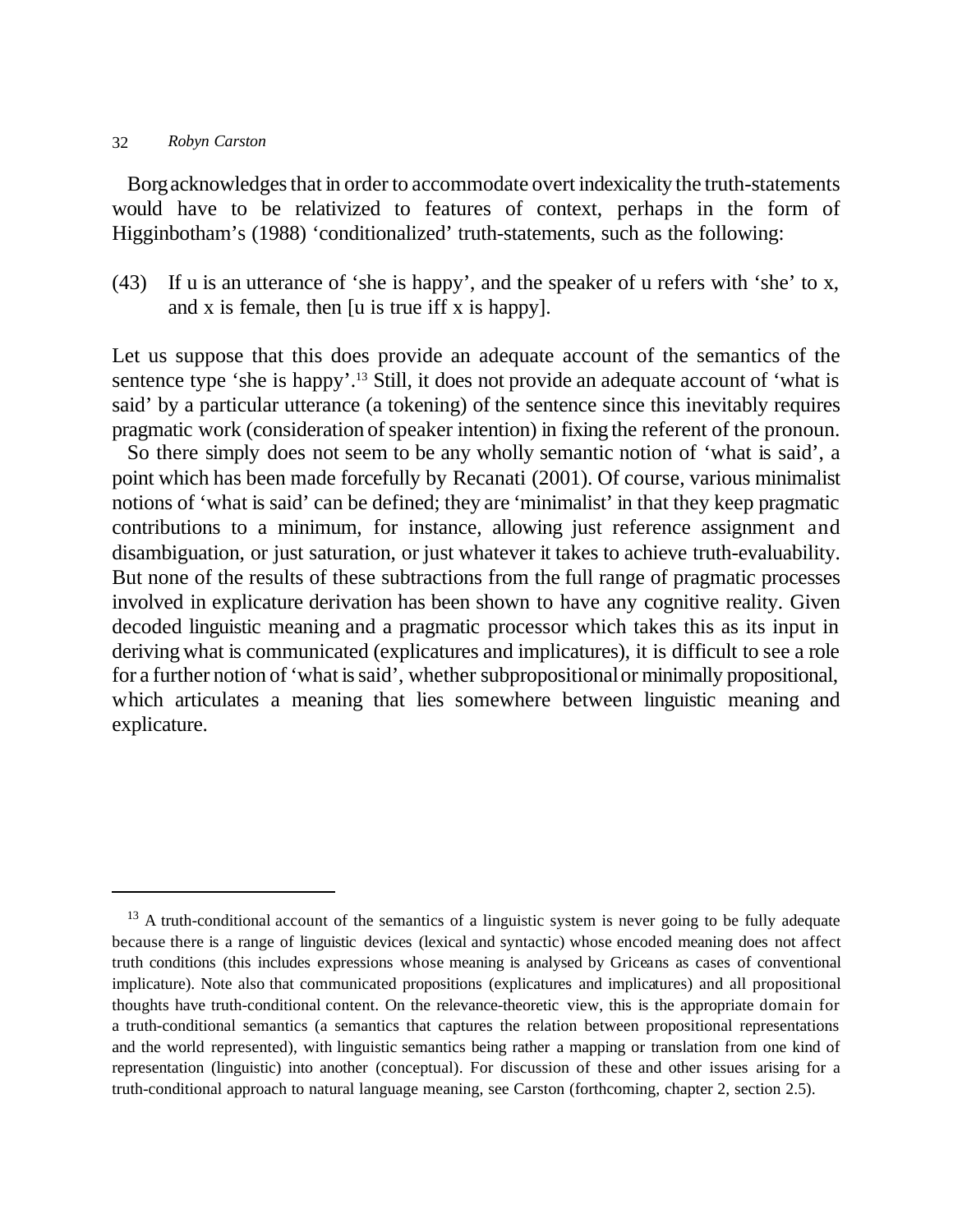## **References**

- Asher, N. & Lascarides, A. (1995). Lexical disambiguation in a discourse context. *Journal of Semantics* 12, 69-108.
- Bach, K.(1994). Conversational impliciture. *Mind and Language* 9, 124-162.
- Bach, K. (1997). The semantics-pragmatics distinction: what it is and why it matters. *Linguistische Berichte* 8, Special Issue on Pragmatics, 33-50. Reprinted in K. Turner (ed.) (1999), 65-84.
- Bach, K. (1999). The myth of conventional implicature. *Linguistics and Philosophy* 22, 327-366.
- Bach, K. (2000). Quantification, qualification, and context: a reply to Stanley and Szabo. *Mind and Language* 15, 262-283.
- Bach, K. (2001). You don't say. *Synthese* 128, 15-44.
- Berg, J. (forthcoming). Is semantics still possible? *Journal of Pragmatics*
- Blakemore, D. (1987). *Semantic Constraints on Relevance*. Oxford: Blackwell.
- Blakemore, D. (2000). Indicators and procedures: *nevertheless* and *but*. *Journal of Linguistics* 36, 463-486.
- Blakemore, D. (forthcoming). Discourse markers. In L. Horn & G. Ward (eds.) *Handbook of Pragmatics*. Oxford: Blackwell.
- Borg, E. (forthcoming). Saying what you mean: unarticulated constituents and communication. Ms. Department of Philosophy, University of Reading.
- Breheny, R. (1999). *Context-dependence and procedural meaning: the semantics of definites*. University College London PhD thesis.
- Breheny, R. (forthcoming). Maximality, negation and plural definites. Ms. Research Centre of English and Applied Linguistics, University of Cambridge.
- Carston, R. (1996). Enrichment and loosening: complementary processes in deriving the proposition expressed? *UCL Working Papers in Linguistics* 8, 61-88. Reprinted in *Linguistische Berichte* 8, Special Issue on Pragmatics, 103-127.
- Carston, R. (1998a). *Pragmatics and the Explicit/Implicit Distinction*. University College London PhD thesis.
- Carston, R. (1998b). Informativeness, relevance and scalar implicature. In R. Carston & S. Uchida (eds.) *Relevance Theory: Applications and Implications*, 179-236. Amsterdam: John Benjamins.
- Carston, R. (1999). The semantics/pragmatic s distinction: a view from relevance theory. In K. Turner (ed.) 1999, 85-125. Elsevier Science.
- Carston, R. (2000). Explicature and semantics. *UCL Working Papers in Linguistics* 12, 1-44. Also to appear in S. Davis & B. Gillon (eds.) *Semantics: A Reader*. Oxford University Press.
- Carston, R. (forthcoming). *Thought and Utterances: The Pragmatics of Explicit Communication*. Oxford: Blackwell.
- Clapp, L. (forthcoming). On the interpretation and performance of non-sentential assertions. To appear in R. Elugardo & R. Stainton (eds.) *Ellipsis and Non-Sentential Speech*. Kluwer.
- Clark, W. (1991). *Relevance Theory and the Semantics of Non-declaratives*. University College London PhD thesis.
- Clark, W. (1993). Relevance and 'pseudo-imperatives'. *Linguistics and Philosophy* 16, 79-121.
- Cohen, J. (1971). Some remarks on Grice's views about the logical particles of natural language. In Y. Bar-Hillel (ed.) *Pragmatics of Natural Language*, 50-68. Dordrecht: Reidel.
- Davis, S. (ed.) (1991). *Pragmatics: A Reader*. Oxford: Oxford University Press.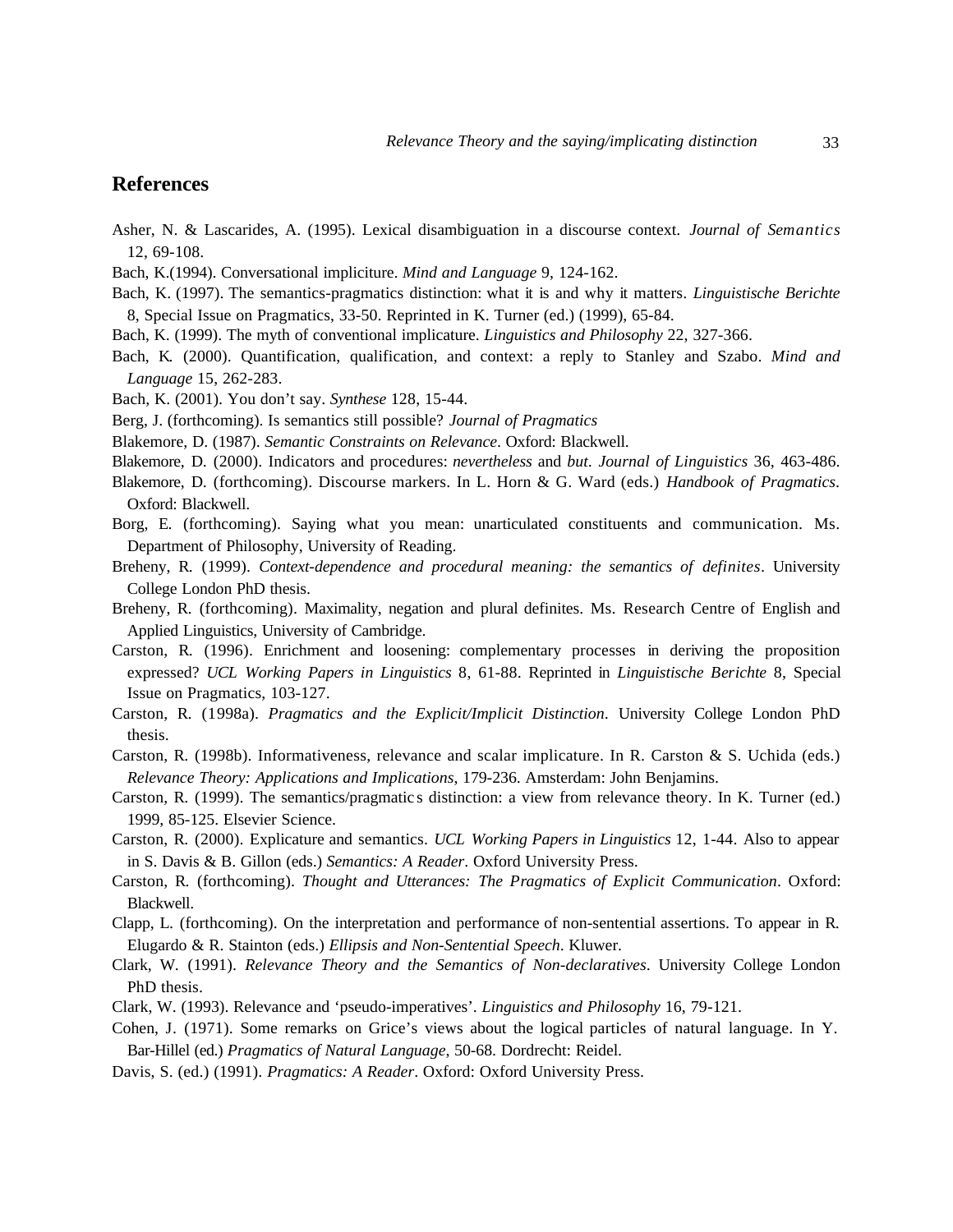- Fodor, J. (1981). The present status of the innateness controversy. In J. Fodor. *Representations*, 257-316. Sussex: The Harvester Press.
- Fodor, J. (1983). *The Modularity of Mind*. Cambridge, Mass.: MIT Press.
- Fodor, J. (1998). *Concepts: Where Cognitive Science Went Wrong*. Oxford: Clarendon Press.
- Gazdar, G. (1979). *Pragmatics: Implicature, Presupposition, and Logical Form*. New York: Academic Press.
- Geurts, B. (1998). Scalars. In P. Ludewig & B. Geurts (eds.) *Lexicalische Semantik aus Kognitiver Sicht*, 95-117. Tubingen: Gunter Narr Verlag.
- Grice, P. (1969). Vacuous names. In D. Davidson & J. Hintikka (eds.) *Words and Objections*, 118-145. Dordrecht: Reidel.
- Grice, P. (1975). Logic and conversation. In P. Cole & J. Morgan (eds.) *Syntax and Semantics 3: Speech Acts*, 41-58. New York: Academic Press. Reprinted in P. Grice (1989), 22-40.
- Grice, P. (1989). *Studies in the Way of Words*. Cambridge, Mass.: Harvard University Press.
- Higginbotham, J. (1988). Contexts, models, and meanings: a note on the data of semantics. In R. Kempson (ed.) (1988), 29-48.
- Horn, L. (1984). Towards a new taxonomy for pragmatic inference: Q-based and R-based implicature. In D. Schiffrin (ed.) *Meaning, Form and Use in Context: Linguistic Applications (GURT '84)*, 11-42. Washington: Georgetown University Press.
- Horn, L. (1989). *A Natural History of Negation*. University of Chicago Press.
- Horn, L. (1992). The said and the unsaid. *Ohio State University Working Papers in Linguistics (SALT II Proceedings)*. 40, 163-192. Ohio State University.
- Horn, L. (1996). Presupposition and implicature. In S. Lappin (ed.) *The Handbook of Contemporary Semantic Theory*, 299-320. Oxford: Blackwell.
- Horn, L. (forthcoming). Implicature. In L. Horn & G. Ward (eds.) *Handbook of Pragmatics*. Oxford: Blackwell.
- Ifantidou, E. (2001). *Evidentials and Relevance*. Amsterdam: John Benjamin.
- Iten, C. (2000). *'Non-truth-conditional' Meaning, Relevance and Concessives*. University College London PhD thesis.
- Kempson, R. (ed.) (1988). *Mental Representations: the Interface between Language and Reality*. Cambridge: Cambridge University Press.
- Kripke, S. (1977). Speaker's reference and semantic reference. *Midwest Studies in Philosophy* 2, 255-276.
- Larson, R.& Segal, G. (1995). *Knowledge of Meaning: An Introduction to Semantic Theory*. Cambridge, Mass.: MIT Press.
- Levinson, S. (1987). Minimization and conversational inference. In J. Verschueren & M. Bertuccelli Papi (eds.) *The Pragmatic Perspective*, 61-129. Amsterdam: John Benjamins.
- Levinson, S. (1995). Three levels of meaning. In F. Palmer (ed.) *Grammar and Meaning*, 90-115. Cambridge: Cambridge University Press.
- Levinson, S. (2000). *Presumptive Meanings: The Theory of Generalized Conversational Implicature*. Cambridge, Mass.: MIT Press.
- Marr, D. (1982). *Vision*. San Francisco: Freeman & Co.
- Neale, S. (1992). Paul Grice and the Philosophy of Language. *Linguistics and Philosophy* 15, 509-559.
- Powell, G. (2000). Compositionality, innocence and the interpretation of NPs. *UCL Working Papers in Linguistics* 12, 123-144.
- Recanati, F. (1993). *Direct Reference: From Language to Thought*. Oxford: Blackwell.